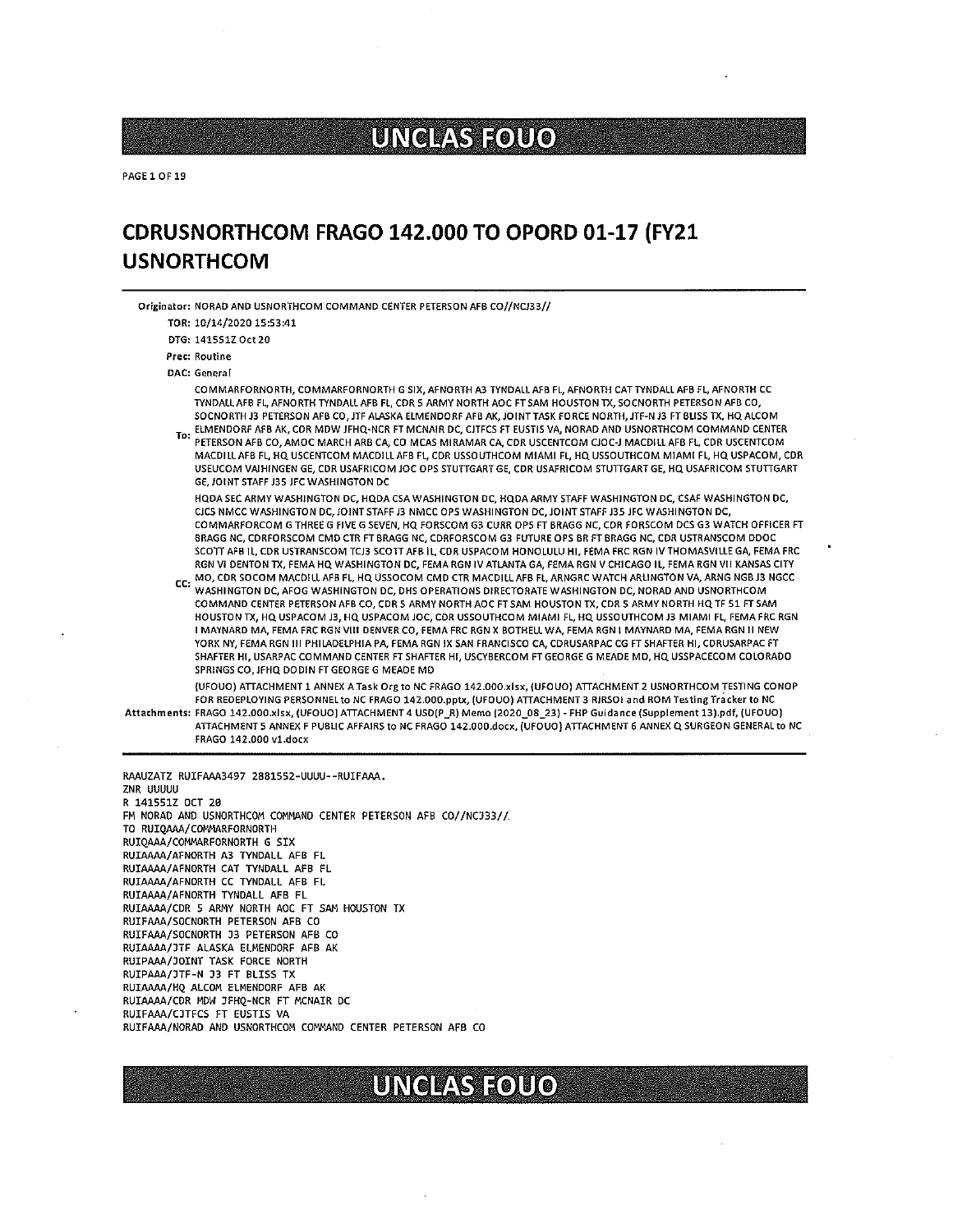PAGE 2 OF 19

RUILAAA/AMOC MARCH ARB CA RUIIAAA/CO MCAS MIRAMAR CA RUIPAAA/CDR USCENTCOM CJOC-J MACDILL AFB FL RUIPAAA/CDR USCENTCOM MACDILL AFB FL RUIPAAA/HQ USCENTCOM MACDILL AFB FL RUID&M/CDR USSOUTHCOM MIAMI FL RUIDAAA/HQ USSOUTHCOM MIAMI FL RUICAAA/HQ USPACOM RUIPAAA/CDR USEUCOM VAIHINGEN GE RUIPAAA/CDR USAFRICOM JOC OPS STUTTGART GE RUIPAAA/CDR USAFRICOM STUTTGART GE RUIP&M/HQ USAFRICOM STUTTGART GE RUEKJCS/JOINT STAFF J3S )FC WASHINGTON DC ZEN/COMUSNAVNORTH ZEN/JTFCS NDRTHCOM FT MONROE VA ZEN/HQ 2SHQ )BSA LACKLAND AFB TX ZEN/JBAB WASHINGTON DC ZEN/DIRECT HQ USEUCOM ZEN/NAVBASE VENTURA CTY PT MUGU CA INFO RUEADWD/HQDA SEC ARMY WASHINGTON DC RUEADWD/HQDA CSA WASHINGTON DC RUEADWD/HQDA ARMY STAFF WASHINGTON DC RUEAHQA/CSAF WASHINGTON DC RUEKJCS/CJCS MMCC WASHINGTON DC RUEKDCS/JDINT STAFF D3 NMCC DPS WASHINGTON DC RUEKJCS/JDINT STAFF J3S JFC WASHINGTON DC RUIQAAA/COMMARFORCOM G THREE G FIVE G SEVEN RUI&&&4/HQ FORSCOM G3 CURR OPS FT BRAGG NC RUIAAM/CDR FORSCOM DCS 03 WATCH OFFICER FT BRAGG NC RUIAAAA/CDRFORSCOM CMD CTR FT BRAGG NC RUIAAAA/CDRFORSCOM G3 FUTURE OPS BR FT BRAGG NC RUIHAAA/CDR USTRANSCOM DDOC SCOTT AFB IL RUIHAAA/CDR USTRANSCOM TCJ3 SCOTT AFB IL RUICAAA/CDR USPACOM HONOLULU HI RUILAAA/FEMA FRC RGN IV THOMASVILLE GA RUILAAA/FEMA FRC RGN VI DENTON TX RUILAAA/FEMA HQ WASHINGTON DC RUILAAA/FEMA RGN IV ATLANTA GA RUILAAA/FEMA RGN V CHICAGO IL RUILMA/FEMA RGN VII KANSAS CITY MO RUIEAAA/CDR SOCOM MACDILL AFB FL RUIEAAA/HQ USSOCOM CMD CTR MACDILL AFB FL RUI&&&A/ARNGRC WATCH ARLINGTON VA RUIAAAA/ARNG NGB J3 NGCC WASHINGTON DC RUEAHQA/AFOG WASHINGTON DC RUILAAA/DHS OPERATIONS DIRECTORATE WASHINGTON DC RUIFAAA/NORAD AND USNORTHCOM COMMAND CENTER PETERSON AFB CO RUIAA&4/CDR 5 ARMY NORTH AOC FT SAM HOUSTON TX RUIA&&A/CDR S ARMY NORTH HQ TF 51 FT SAM HOUSTON TX RUIC&&A/HQ USPACOM J3 RUICAAA/HQ USPACOM DOC RUIDAAA/CDR USSOUTHCOM MIAMI FL RUIDAAA/HQ USSOUTHCOM J3 MIAMI FL RUILAAA/FEMA FRC RON I MAYNARD MA RUILAAA/FEMA FRC RON VIII DENVER CO RUILAAA/FEMA FRC RGN X BOTHELL WA RUILAAA/FEMA RGN I MAYNARD MA RUILAAA/FEMA RGN II NEW YORK NY RUILAAA/FEMA RGN III PHILADELPHIA PA RUIL&&4/FERA RGN IX SAN FRANCISCO CA RUIAAAA/CDRUSARPAC CG FT SHAFTER HI RUIAAAA/CDRUSARPAC FT SHAFTER HI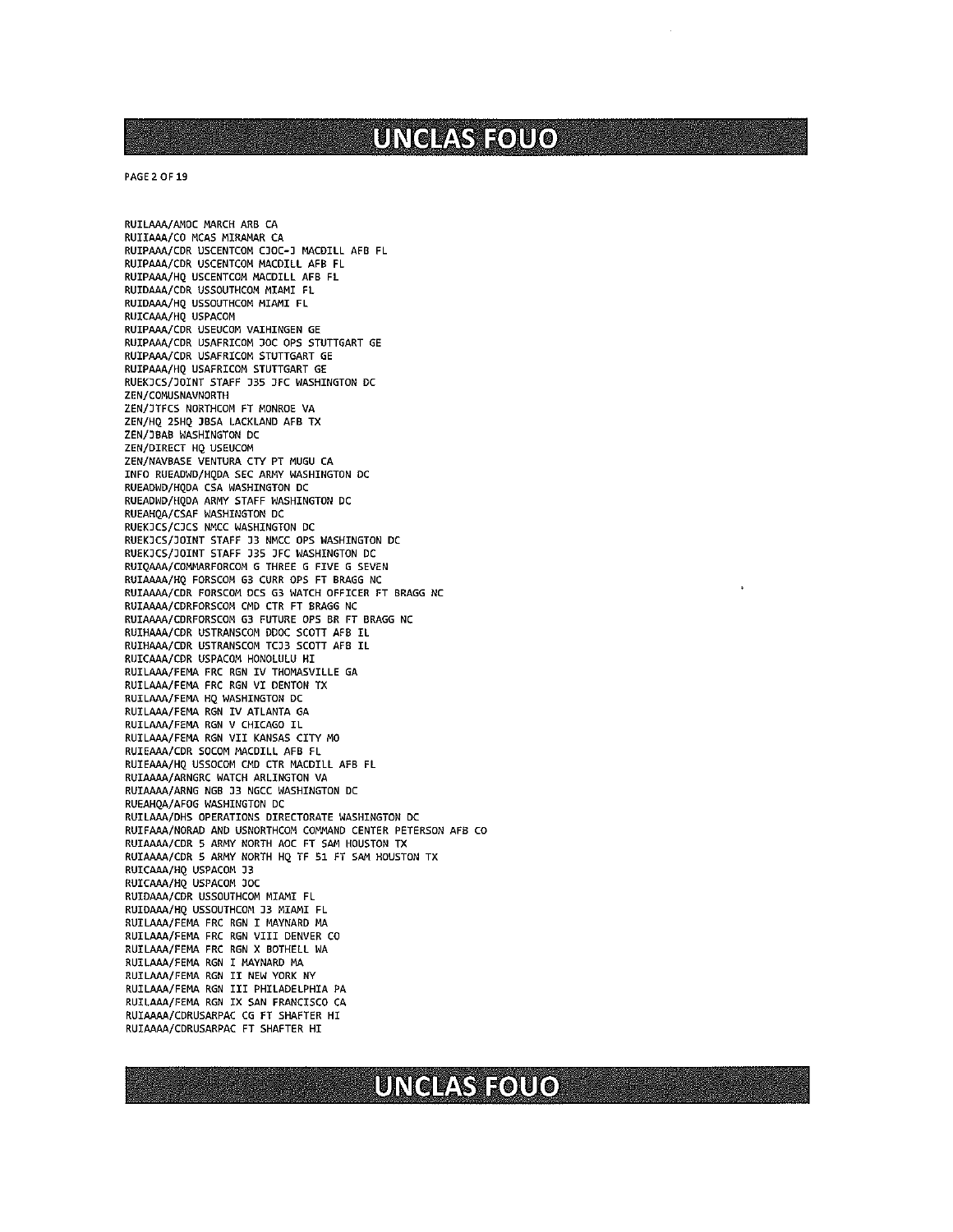# / UNCLASFOUO,

PAGE 3 OF 19

RUIAAAA/USARPAC COMMAND CENTER FT SHAFTER HI RUIAAAA/USCYBERCOM FT GEORGE G MEADE MD RUIPAAA/HQ USSPACECOM COLORADO SPRINGS CO RUIPAAA/JFHQ DODIN FT GEORGE G MEADE MD ZEN/CNO WASHINGTON DC ZEN/COMUSFLTFORCON NORFOLK VA ZEN/COMLANTAREA COGARD PORTSMOUTH VA ZEN/CONPACAREA COGARD ALAMEDA CA ZEN/CANR HQ WINNIPEG ZEN/JB PEARL HARBOR-HICKAM HI ZEN/NAVREG MIDLANT RCC GREAT LAKES IL ZENJNAVSTA GREAT LAKES IL ZEN/NAS JRB FORT WORTH TX ZEN/NAVBASE KITSAP SILVERDALE WA ZEN/DEPT OF HHS WASHINGTON DC ZENJCNIC WASHINGTON DC ZEN/COMNAVREG HAWAII PEARL HARBOR HI ZENJCOMNAVREG NIDLANT NORFOLK VA ZEN/COMNAVREG NW SILVERDALE WA ZENJCOMNAVREG PEARL HARBOR HI ZEN/COMNAVREG SE JACKSONVILLE FL ZEN/COMNAVREG SW SAN DIEGO CA ZEN/COMNAVDIST WASHINGTON DC ZEN/NAVOPSPTCEN VENTURA COUNTY CA ZEN/NAVNEDFORPAC SAN DIEGO CA BT UNCLAS F 0 U 0 SUBJ/CDRUSNORTHCON FRAGO 142.000 TO OPORO 01-17 (FY21 USNORTHCOM RESPONSE TO COVID-19) SUBJ/ (U) CDRUSNORTHCON FRAGO 142.000 TO USNORTHCON OPORO 01-17 (FY21 USNORTHCOM RESPONSE TO COVIO—J9) MSGIO/ORDER/CDRUSNORTHCON// MSGTYP/FRAGO// TIMEZONE/Z// REF/A/NSGID:ORD/CJCS/3O1GOOZJUL19// REF/B/NSGID:ORD/CDRUSNORTHCON/2O17JUL1B// REF/C/NSGID:SOP/NORAD J3 AND USNORTHCON J3/09AUG2016// REF/D/NSGID: DOC/000/150CT2B13// REF/E/NSGID: DOC/USNORTHCOM/06JAN2017// REF/F/NSGID: DOC/USNORTHCOM/23JUN2020//

NARR/ (U) REF A IS THE CJCS STANDING DSCA EXORO.

(U) REF <sup>B</sup> IS USNORTHCOM OPORD 01-17 TO USNORTHCOM THEATER CAMPAIGN PLAN 2016.

(U) REF <sup>C</sup> IS THE NORAD AND USNORTHCON COMBINED OPERATIONAL REPORTING SOP (VER. 3.1).

(U) REF 0 IS THE DOD GLOBAL CAMPAIGN PLAN FOR PANDEMIC INFLUENZA AND INFECTIONS DISEASE 3551-13.

(U) REF <sup>E</sup> IS THE USNORTHCON BRANCH PLAN FOR PANDEMIC INFLUENZA AND INFECTIOUS DISEASES RESPONSE 3560—17.

(U) REF <sup>F</sup> IS THE LEVEL <sup>2</sup> PLAN USNORTHCOM DEVELOPED IN RESPONSE TO THE JOINT STAFF J3 PLANORD DATED <sup>3</sup> JUNE 2020, AND IS THE BASELINE PLAN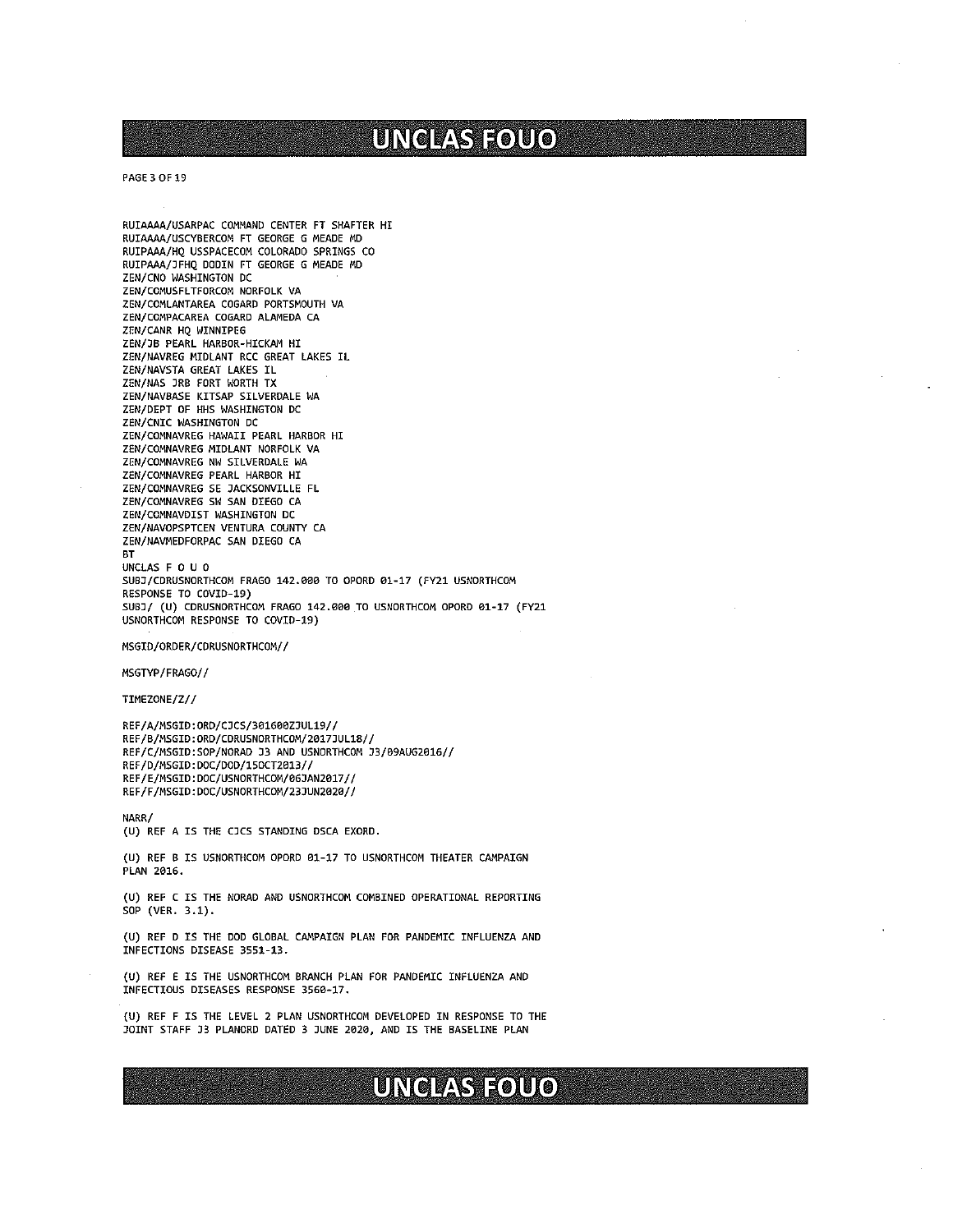PAGE 4 OF 19

FOR ALL DSCA OPERATIONS IN A COVID-19 ENVIRONMENT.

(U) ATTACHMENT 1 IS USNORTHCOM ANNEX A TASK ORGANIZATION.

(U) ATTACHMENT 2 IS USNORTHCOM TESTING CONCEPT OF OPERATIONS FLONCHART.

(U) ATTACHMENT 3 IS USNORTHCOM RESTRICTION OF MOVEMENT (RON) ANO TESTING COMPLETION REPORTING FORMAT.

(U) ATTACHMENT 4 IS OSD FHP SUPPLEMENT 13.

(U) ATTACHMENT <sup>5</sup> IS USNORTHCOM ANNEX <sup>F</sup> PUBLIC APFAIRS.

(U) ATTACHMENT 6 IS USNORTHCOM ANNEX <sup>Q</sup> SURGEON GENERAL.

NARR/ (U/FOUO) CORUSNORTHCOM FRAGO 142.000 TO OPORO el-i? PROVIDES INITIAL DIRECTION FOR USNORTHCON COMPONENTS AND SUBORDINATES REGARDING THE CONTINUED RESPONSE TO THE CORONAVIRUS DISEASE (COVID-l9) FOR FISCAL YEAR 2021.

#### GENTEXT/SITUATION//

1. (U) SITUATION. CHANGE.

l.A. (U) THE DOD RESPONSE TO THE COVID-l9 OUTBREAK IS STABILIZING. WHILE COVID-19 STILL BROADLY IMPACTS BOTH THE DOD AND CIVILIAN POPULATIONS, STATES AND TERRITORIES CURRENTLY HAVE SUFFICIENT CAPABILITY AND CAPACITY TO RESPOND AND THE DEMAND FDR DOD SUPPORT TO FEDERAL AGENCIES HAS DECREASED. CONTINUED INCIDENCES OF COVID-19, INCLUDING A POTENTIAL SECOND NAVE, WILL IMPACT DSCA RESPONSE EFFORTS. SIZE AND SCOPE OF THE NAVE WILL VARY BY STATE, TERRITORY, AND LDCALITY AND NILL CONTINUE UNTIL A VIABLE THERAPEUTIC OR VACCINE IS PRODUCED IN ENOUGH QUANTITY TO EFFECTIVELY LIMIT VIRUS TRANSMISSION. DOD MUST REMAIN POSTURED FOR POTENTIAL SURGE OPERATIONS THROUGHOUT FY21. -

l.B. (U) CURRENT MISSION ASSIGNMENTS ARE EXPIRING WITH NO EXPECTED EXTENSIONS AT THIS TINE AND THERE ARE CURRENTLY MINIMAL EMERGING RFAS REQUIRING DOD SUPPORT TO FEMA, DHHS OR OTHER FEDERAL AGENCIES.

#### GENTEXT/NISSION//

2. (U) MISSION. CDRUSNDRTHCOM PROTECTS THE FDRCE AGAINST COVID-19 OUTBREAK IN ORDER TO EXECUTE ASSIGNED MISSIONS, AND WHEN DIRECTED, USNORTHCOM PARTNERS WITH AND RESPONDS IN SUPPORT OF THE LEAD FEDERAL AGENCY (LFA) TO CONDUCT DSCA WITHIN THE USNORTHCOM AOR TD SAVE LIVES, MINIMIZE HUMAN SUFFERING, AND STABILIZE AN INCIDENT WHILE MINIMIZING THE SPREAD OF THE VIRUS AND PROTECTING THE FORCE IN A CDVID-19 ENVIRONMENT.

GENTEXT/EXECUTION//

3. (U) EXECUTION. CHANGE.

3.A. (U) COMMANDER'S INTENT. CHANGE.

3.A.l. (U) USNORTHCOM REMAINS IN PHASE III (RESPOND) TAKING BROAD MEASURES TO PROTECT USNORTHCOM ALLOCATED AND ASSIGNED FORCES WHILE MAINTAINING THE FREEDOM OF ACTION TO SUPPORT THE WHOLE-OF-GOVERNMENT EFFORTS TO RESPOND TO COVID-19. PROTECTION FOCUS REMAINS ON MISSION ASSURANCE, SUPPORT TO CIVIL AUTHORITIES, OTHER ESSENTIAL HO TASKS,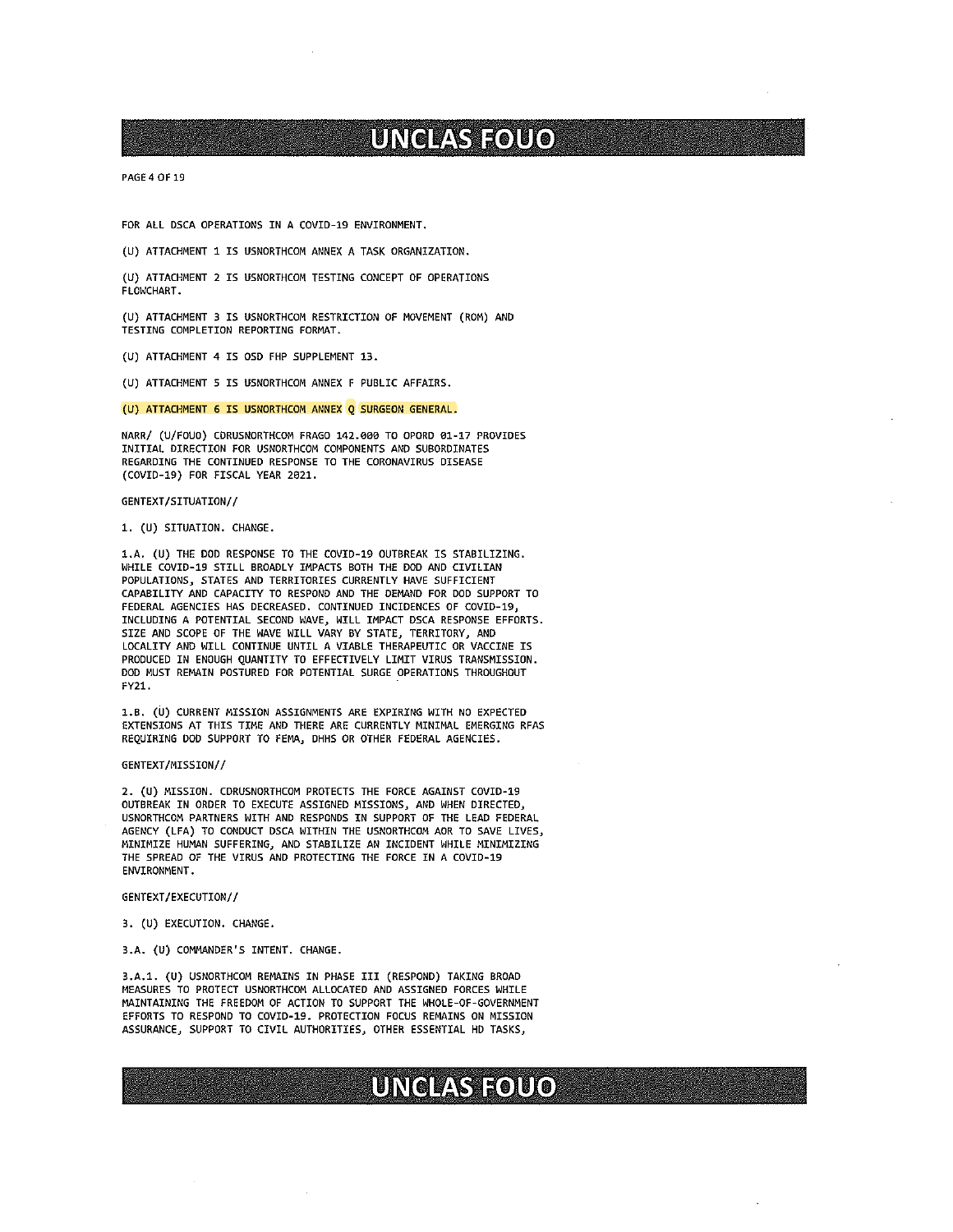PAGES OF 19

AND FAMILY. WE MUST BALANCE ALL FOUR FOCUS AREAS TO ENSURE THE READINESS OF THE JOINT FORCE AND PRESERVE UNIQUE DOD CAPABILITIES. USNDRTHCOM WILL SUPPORT, WHEN REQUESTED, LFA FOR COVID-19 RESPONSE OPERATIONS AND OPERATIONALIZE MISSION ASSIGNMENTS AND ADDITIONAL REQUESTS FOR ASSISTANCE TO ENSURE SMART APPLICATION OF NILITARY CAPABILITY, AND WILL REMAIN NESTED WITH 050, JS AND INTERAGENCY TO ANTICIPATE ASKS AND COLLABORATE EFFICIENTLY WITH COMPONENTS AND DUAL STATUS COMMANDERS (DSC) TO EMPLOY CAPABILITIES AND CONTINUE TO EVOLVE WITH FHP NEASURES AS GUIDANCE IS UPDATED THROUGH CDC, OSD, AND JS.

3.8. (U) CONCEPT OF OPERATIONS. CHANGE.

3.8.1. (U) USNORTHCCM REMAINS POSTURED IN PHASE III (RESPOND) IAN USNORTHCOM BRANCH PLAN 3560 PI&IO FOR THE USNORTHCOM AOR TO RAPIDLY RESPOND TO EMERGING MISSION ASSIGNMENTS AND RFAS REQUIRING DOD SUPPORT TO FEMA, DHHS, AND OTHER FEDERAL AGENCIES. ALL COMPONENTS AND SUBORDINATE COMMANDS WILL REMAIN VIGILANT AGAINST THE SPREAD OF COVID-19 BY STRICTLY ADHERING TO FORCE HEALTH PROTECTION MEASURES LOCATED IN PARA 3.G.1.A. OF THIS ORDER. THE COVID-19 RESPONSE IS AN ENDURING EFFORT.

3.C. (U) TASKS TO COMPONENTS, SUBORDINATE COMMANDS, AND SUPPORTING ELEMENTS. CHANGE.

3.C.l. (U) ARNORTH. CHANGE.

3.C.1.A. (U) SERVE AS THE USNORTHCOM OPERATIONAL LEVEL SUPPORTED COMMANDER. SYNCHRONIZE DOD DSCA RESPONSE AT THE OPERATIONAL LEVEL TO SUPPORT A DESIGNATED LFA AND THE AFFECTED STATES AND TERRITORIES.

3.C.1.B. (U) AT CDRUSNORTHCOM DIRECTION, SERVE AS THE JFLCC, SUPPORTED BY THE JFMCC AND )FACC, OR AS A JTF COMMANDER.

3.C.1.C. (U) COORDINATE WITH NAVNORTH TO ENSURE IT IS PREPARED TO LEAD AN OPERATIONAL RESPONSE IN THE U.S. VIRGIN ISLANDS AND PUERTO RICO.

3.C.1.D. (U) CONDUCT COVID-19 RELATED DSCA OPERATIONAL RESPONSE OPERATIONS IN SUPPORT OF A DESIGNATED LFA CONUS (MINUS ALCOM AND JTF-NCR JOAS) IAN VALIDATED MISSION ASSIGNMENTS.

3.C.l.E. (U) CONDUCT DOA OPENING, COMMON USER LOGISTICS, AND COORDINATE SERVICE-SPECIFIC LOGISTICS IN SUPPORT OF DSCA OPERATIONS TO INCLUDE OPENING AND COORDINATING OPERATION OF APOD, ISB, 1SF, OR 851 IN THE AFFECTED AREA.

3.C.1.F. (U) IMPLEMENT <sup>A</sup> MULTI-MODAL, OPERATIONAL-TO-TACTICAL MOVEMENT PLAN THAT SUPPORTS EACH OF THE FUNCTIONAL LINES OF OPERATION, TO INCLUDE AIR, GROUND, AND SEA MODES.

3.C.1.G. (U) ACTIVATE AND DEPLOY EPLOS. PROVIDE EPLOS TACON TO THE DEFENSE COOROINATING OFFICER/ELEMENT (DCO/E) AS THEY ARE ASSIGNED TO THE AFFECTED STATES ANO TERRITORIES.

3.C.1.H. (U) 1CM OTHER SERVICE COMPONENTS, OBTAIN SITUATIONAL AWARENESS OF ALL—SERVICE IMMEDIATE RESPONSE AND MUTUAL AID AGREEMENT OPERATIONS WITHIN THE AFFECTED AREA.

3.C.1.I. (U) FOLLOW PROCEDURES OUTLINED IN APPROPRIATE USNORTHCOM ORDERS TO REQUEST PERSONNEL REQUIREMENTS.

3.C.1.J. (U) COORDINATE DSCA WITH UCG/JFO/IOF/IMAT, STATE EOCS, AND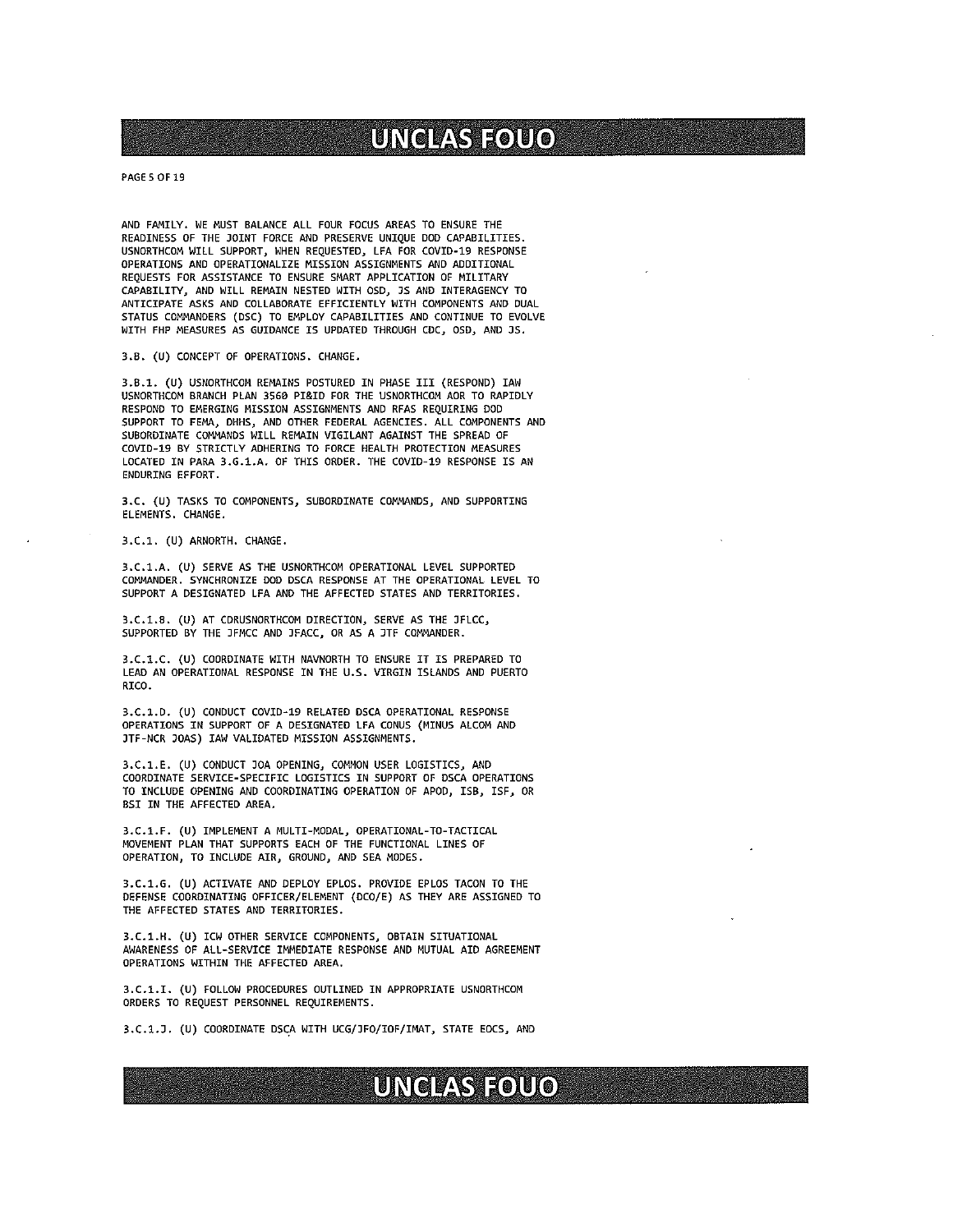PAGE 6 OF 19

OTHER DOD AND IA PARTNERS WITHIN THE JOA.

3.C.1.K. (U) BPT PROVIDE APPROPRIATE LIAISON ELEMENT TO JFACC/JFMCC/JTF TO FACILITATE EFFECTIVE EMPLOYMENT OF LAND FORCES AS REQUIRED IN JOINT OPERATIONS.

3.C.1.L. (U) BPT PROVIDE RESPONSE FORCES OPERATING WITHIN <sup>A</sup> SINGLE STATE OPCON (OR TACON) TO A DUAL STATUS COMMANDER (OSC). WHERE APPROPRIATE, BPT INTEGRATE AND EMPLOY A DSC EARLY TO LEVERAGE EXPERIENCE AND RELATIONSHIPS WITH LOCAL/STATE AUTHORITIES TO ACHIEVE UNITY OF EFFORT.

3.C.J..M. (U) REPORT USA INSTALLATION AND UNIT IMMEDIATE RESPONSE AND MUTUAL AID AGREEMENT OPERATIONS TO USMORTHCOM.

3.C.1.N. (U) SUPPORT USNORTHCOM INTEGRATED PLANNING.

3.C.l.O. (U) AS REQUIRED, PROVIDE SUPPORT TO THE DESIGNATED SUPPORTED SERVICE COMPONENT/FUNCTIONAL COMPONENT COMMANDER (JFMCC/JTF).

3.C.2. (U) AFNORTH. CHANGE.

3.C.2.A. (U) AS REQUIRED, PROVIDE SUPPORT TO THE DESIGNATED SUPPORTED SERVICE COMPONENT/FUNCTIONAL COMPONENT COMMANOER (JFLCC/JFMCC/JTF).

3.C.2.B. (U) SERVE AS THE USNORTHCOM DESIGNATED THEATER JOINT FORCE AIR COMPONENT COMMANDER (JFACC) TO PROVIDE AND CONTROL THEATER AIR SUPPORT AND AIR CAPABILITIES IN SUPPORT OF OPERATIONAL-LEVEL RESPONSE.

3.C.2.C. (U) PROVIDE RECOMMENDATIONS ON AIRSPACE CONTROL MEASURES AND EMPLOYMENT OF USAF CAPABILITIES IN SUPPORT OF OSCA RESPONSE EFFORTS.

3.C.2.D. (U) PROVIDE IN-TRANSIT VISIBILITY OF TOTAL AIR MOBILITY EFFORT lAW USNORTHCON AIRLIFT AND AEROMEDICAL EVACUATION REPORTING CONCEPT OF OPERATIONS.

3.C.2.E. (U) REPORT USAF INSTALLATION AND UNIT IMMEDIATE RESPONSE AND MUTUAL AID AGREEMENT OPERATIONS TO USNORTHCOM AND TO JFLCC.

3.C.2.F. (U) GAIN STATUS OF AIR LINES OF COMMUNICATION (ALOC) IN THE JOA AND BE PREPARED TO ASSIST IN ALOC OPENINGS AND IMPROVEMENT.

3.C.2.G. (U) DEPLOY EPLOS IN COOROINATIOM ISO DEFENSE COORDINATING OCO/E RETAINING OPCON AND TRANSFER TACON TO JFLCC OR OCO, AS REQUIRED.

3.C.2.H. (U) SUPPORT USARNORTH IN PROVIDING SERVICE SPECIFIC LOGISTICS IN SUPPORT OF JOINT FORCE COMMANDS.

3.C.2.I. (U) COORDINATE SERVICE SPECIFIC LOGISTICS IN SUPPORT OF DSCA OPERATIONS TO INCLUDE OPENING AND COORDINATING OPERATION OF APOD, 159, 1SF, FEDERAL STAGING AREA (FSA), ANO BSI IN THE AFFECTED AREA.

3.C.2.J. (U) SUPPORT USNORTHCOM INTEGRATED PLANNING.

3.C.3. (U) NAVNORTH. CHANGE.

3.C.3.A. (U) AS REQUIRED) PROVIDE SUPPORT TO THE OESIGNATEO SUPPORTED SERVICE COMPONENT/FUNCTIONAL COMPONENT COMMANDER (JFLCC/JFACC/JTF).

3.C.3.B. (U) SERVE AS THE USNORTHCOM DESIGNATED THEATER JOINT FORCE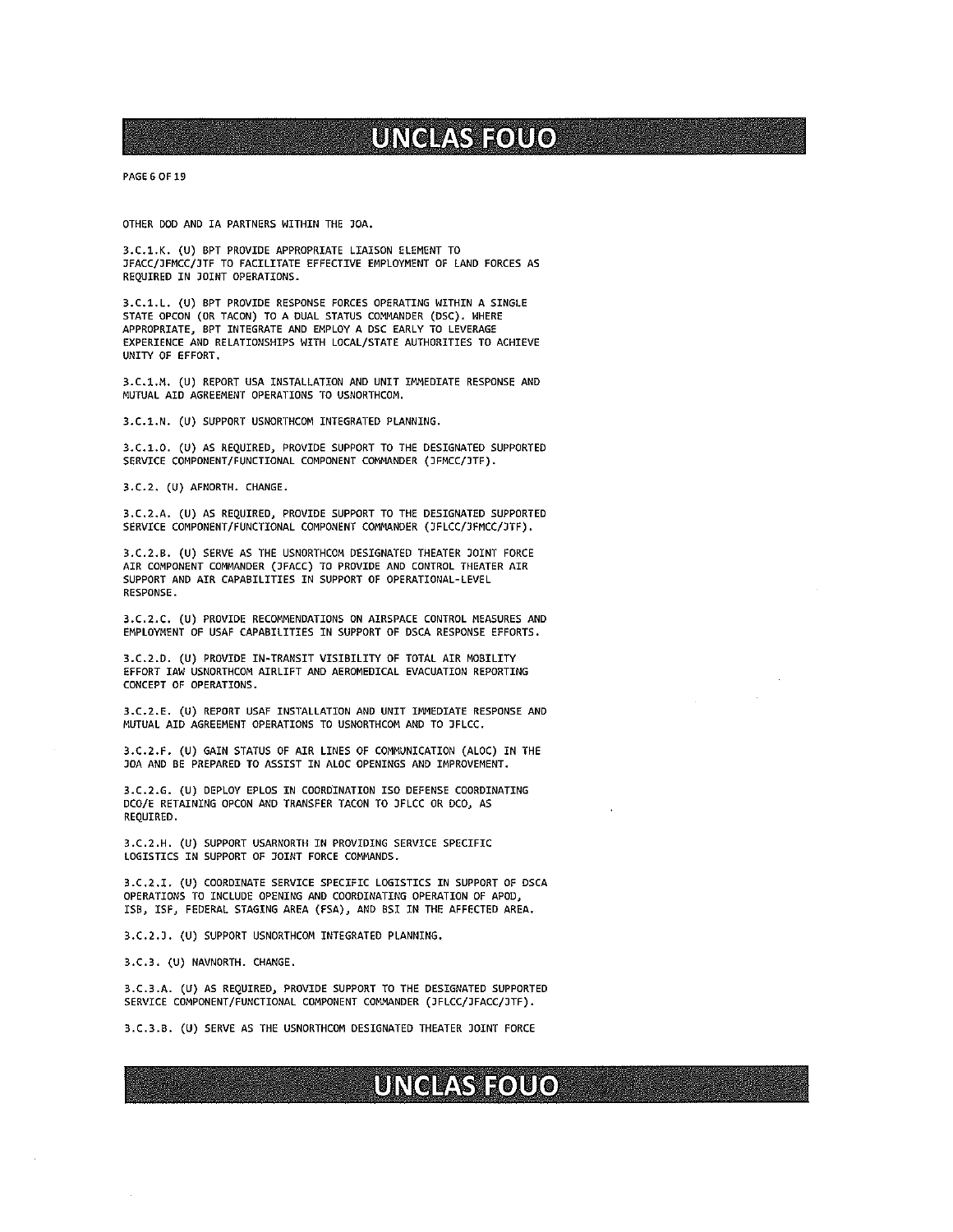PAGE? OF 19

MARITIME COMPONENT COMMANDER (JFMCC) TO PROVIDE MARITIME COMPONENT COMMAND AND MARITIME CAPABILITIES IN SUPPORT OF THE OPERATIONAL-LEVEL RESPONSE COMPONENT (JFLCC) DSCA RESPONSE.

3.C.3.C. (U) BPT TO LEAD AN OPERATIONAL RESPONSE AS JFMCC OR STAND UP A JTf FOR U.S. VIRGIN ISLANDS AND/OR PUERTO RICO.

3.C.3.D. (U) ESTABLISH C2 WITH OPERATIONAL-LEVEL RESPONSE COMPONENT (JFLCC)

3.C.3.E. (U) COORDINATE WITH USARNORTH TO BPT LEAD AN OPERATIONAL RESPONSE IN U.S. VIRGIN ISLANDS AND PUERTO RICO IN A COVID-19 ENVIRONMENT.

3.C.3.F. (U) ASSIST USNORTHCOM AND THE OPERATIONAL-LEVEL RESPONSE COMPONENT (JFLCC) IN GAINING SITUATIONAL AWARENESS OF NAVAL INSTALLATION IMMEDIATE RESPONSE AND MUTUAL AID AGREEMENT OPERATIONS WHEN NECESSARY.

3.C.3.G. (U) IN COORDINATION WITH MARFORNORTH, BPT ESTABLISH C2 AND EXECUTE MARITIME OPERATIONS AS THE JFMCC.

3.C.3.H. (U) SUPPORT USNORTHCOM INTEGRATED PLANNING.

3.C.3.I. (U) PROVIDE ADMINISTRATIVE, LOGISTICAL, AND COMMUNICATIONS SUPPORT FOR DEPLOYED NAVAL FORCES. ENSURE SUPPORT IS COORDINATED WITH DESIGNATED OPERATIONAL LEVEL SUPPORTED COMMANDER (COMPONENT, FUNCTIONAL COMPONENT, OR JTF).

3.C.3.J. (U) SUPPORT DESIGNATED OPERATIONAL LEVEL SUPPORTED COMMANDER (COMPONENT, FUNCTIONAL COMPONENT OR JTF) PLANNING IN SUPPORT OF THIS BASE PLAN.

3.C.3.K. (U) COORDINATE SERVICE—SPECIFIC LOGISTICS IN SUPPORT OF DSCA OPERATIONS TO INCLUDE OPENING AND COORDINATING OPERATION OF APOD, ISB, 1SF, FSA, AND BSI IN THE AFFECTED AREA.

3.C.3.L. (U) BPT PROVIDE APPROPRIATE LIAISON ELEMENT TO )FLCC/JFACC/JTF 10 FACILITATE EFFECTIVE EMPLOYMENT OF LAND FORCES AS REQUIRED IN JOINT OPERATIONS.

3.C.3.M. (U) DEPLOY EPLOS ISO DEFENSE COORDINATING DCO/E RETAINING OPCON AND TRANSFER TACON TO JFLCC OR OCO, AS REQUIRED.

3.C.3.N. (U) SUPPORT USARNORTH IN PROVIDING SERVICE SPECIFIC LOGISTICS IN SUPPORT OF JOINT FORCE COMMANDS.

3.C.4. (U) MARFORNORTH. CHANGE.

3.C.4.A. (U) AS REQUIRED, PROVIDE SUPPORT TO THE DESIGNATED SUPPORTED SERVICE COMPONENT/FUNCTIONAL COMPONENT COMMANDER (JFLCC/JFACC/JFMCC/JTF).

3.C.4.B. (U) ASSIST USNORTHCOM AND JFLCC IN GAINING SITUATIONAL AWARENESS OF MARINE CORPS IMMEDIATE RESPONSE AND MUTUAL AID AGREEMENT OPERATIONS, WHEN NECESSARY.

3.C.4.C. (U) PROVIDE ADMINISTRATIVE, LOGISTICAL, AND COMMUNICATIONS SUPPORT FOR DEPLOYED MARINE FORCES. ENSURE SUPPORT IS COORDINATED WITH JFLCC/JFNCC.

3.C.4.D. (U) SUPPORT DESIGNATED (COMPONENT, FUNCTIONAL COMPONENT OR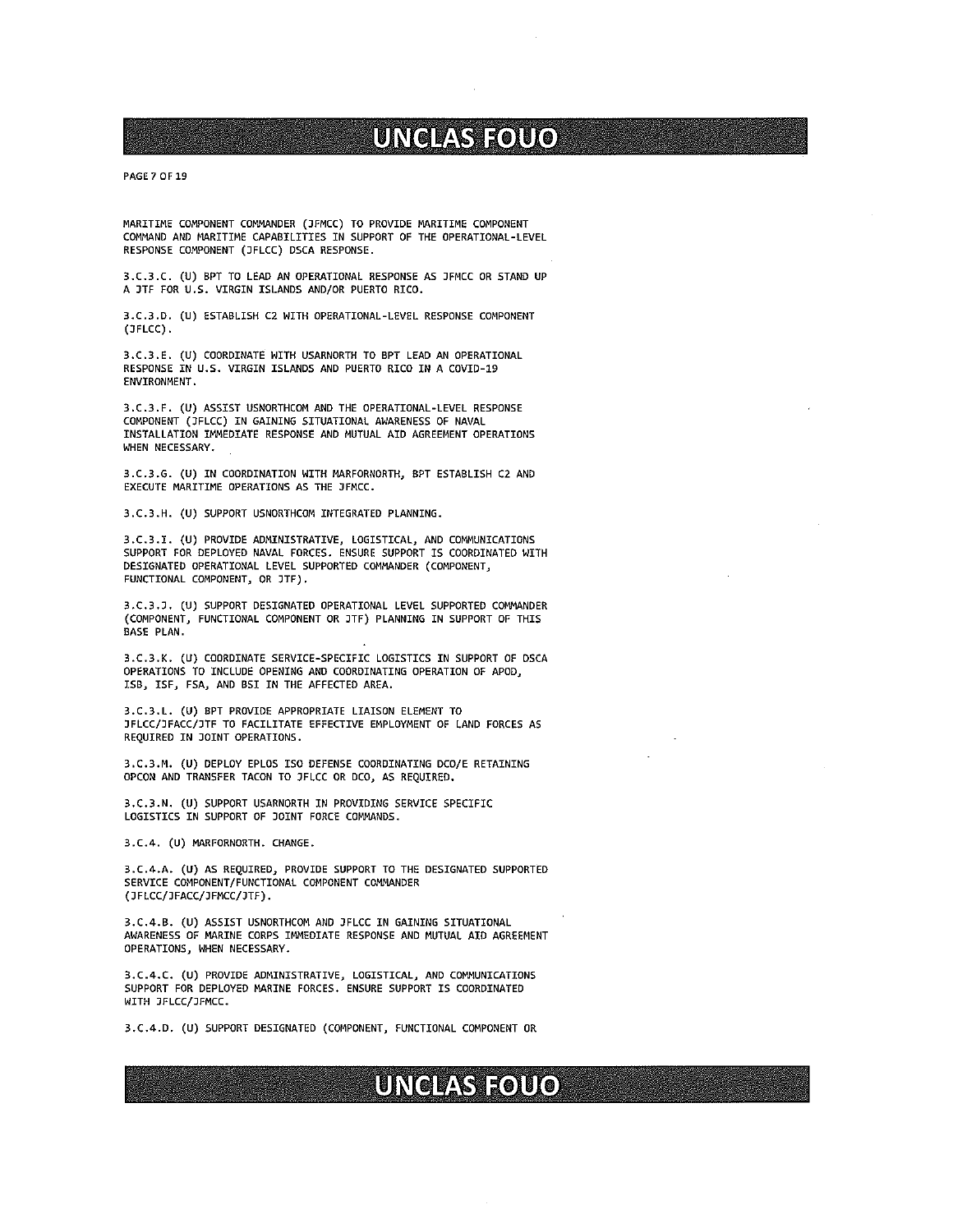PAGE 8 OF 19

JTF) PLANNING IN SUPPORT OF THIS BASE PLAN.

3.C.4.E. (U) COORDINATE WITH APPROPRIATE FUNCTIONAL COMPONENT WITH RESPECT TO MOVEMENT OF USMC CAPABILITIES UNDER SERVICE AUTHORITY.

3.C.4.F. (U) SUPPORT USARNORTH IN PROVIDING SERVICE SPECIFIC LOGISTICS IN SUPPORT OF JOINT FORCE COMMANDS.

3.C.4.G. (U) COORDINATE SERVICE SPECIFIC LOGISTICS IN SUPPORT OF OSCA OPERATIONS TO INCLUDE OPENING AND COORDINATING OPERATION OF APDD, ISB, 1SF, FSA, AND BSI IN THE AFFECTED AREA.

3.C.4.H. (U) BPT PROVIDE APPROPRIATE LIAISON ELEMENT TO JFLCC/JFACC/)FMCC/JTF TO FACILITATE EFFECTIVE EMPLOYMENT OF LAND FORCE AS REQUIRED IN JOINT OPERATIONS.

3.C.4.I. (U) DEPLOY EPLOS ISO DEFENSE COORDINATING DCO/E RETAINING OPCON ANO TRANSFER TACDN TO JFLCC OR DCO, AS REQUIRED.

3.C.1.D. (U) ICW OTHER SERVICE COMPONENTS, OBTAIN SITUATIONAL AWARENESS OF ALL—SERVICE IMMEDIATE RESPONSE AND MUTUAL AID AGREEMENT OPERATIONS WITHIN THE AFFECTEO AREA.

3.C.4.K. (U) REPORT USMC INSTALLATION AND UNIT IMMEDIATE RESPONSE AND MUTUAL AID AGREEMENT OPERATIONS TO USNORTHCOM.

3.C.4.L. (U) SUPPORT USNORTHCOM INTEGRATED PLANNING.

3.C.S. (U) SDCNORTH. CHANGE.

3.C.5.A. (U) BPT COORDINATE CIVIL AUTHORITIES INFORMATION SUPPORT ELEMENT (CAISE) AND OTHER SPECIAL OPERATIONS CAPABILITIES WHEN REQUESTED. SEE APPENDIX 2 TO ANNEX <sup>C</sup> OF CONPLAN 3500.

3.C.5.B. (U) PROVIDE USNORTHCOM AN ASSESSMENT OF SPECIAL OPERATIONS FORCES ABILITY TO SUPPORT DSCA RESPONSE BASEO UPON CURRENT AND POTENTIAL HD OPERATIONS.

3.C.6. (U) ALCOM. CHANGE.

3.C.6.A. (U) AS REQUIRED, PROVIDE SUPPORT TO THE DESIGNATED SUPPORTED SERVICE COMPONENT/FUNCTIONAL COMPONENT COMMANDER (JFLCC/JFMCC/JFACC/JTF).

3.C.6.B. (U) SERYE AS THE USNORTHCON DESIGNATED SUPPORTED COMMAND TO PROVIDE COMPONENT COMMAND CAPABILITIES IN SUPPORT OF OPERATIONAL—LEVEL DSCA RESPONSE.

3.C.6.C. (U) ASSIST USNORTHCOM AND JFLCC IN GAINING SITUATIONAL AWARENESS OF IMMEDIATE RESPONSE AND MUTUAL AID AGREEMENT OPERATIONS, WHEN NECESSARY.

3.C.6.D. (U) AS REQUIRED, SUPPORT DESIGNATED (COMPONENT, FUNCTIONAL COMPONENT DR JTF) PLANNING IN SUPPORT OF THIS BASE PLAN.

3.C.7. (U) JTF-NCR. CHANGE.

3.C.7.A. (U) SERVE AS THE USNORTHCOM DESIGNATED SUPPORTED COMMAND TO PROVIDE CDMPDNENT COMMAND CAPABILITIES IN SUPPDRT OF OPERATIONAL-LEVEL DSCA RESPONSE.

3.C.7.B. (U) AS REQUIRED, PROVIDE SUPPORT TO THE DESIGNATED SUPPORTED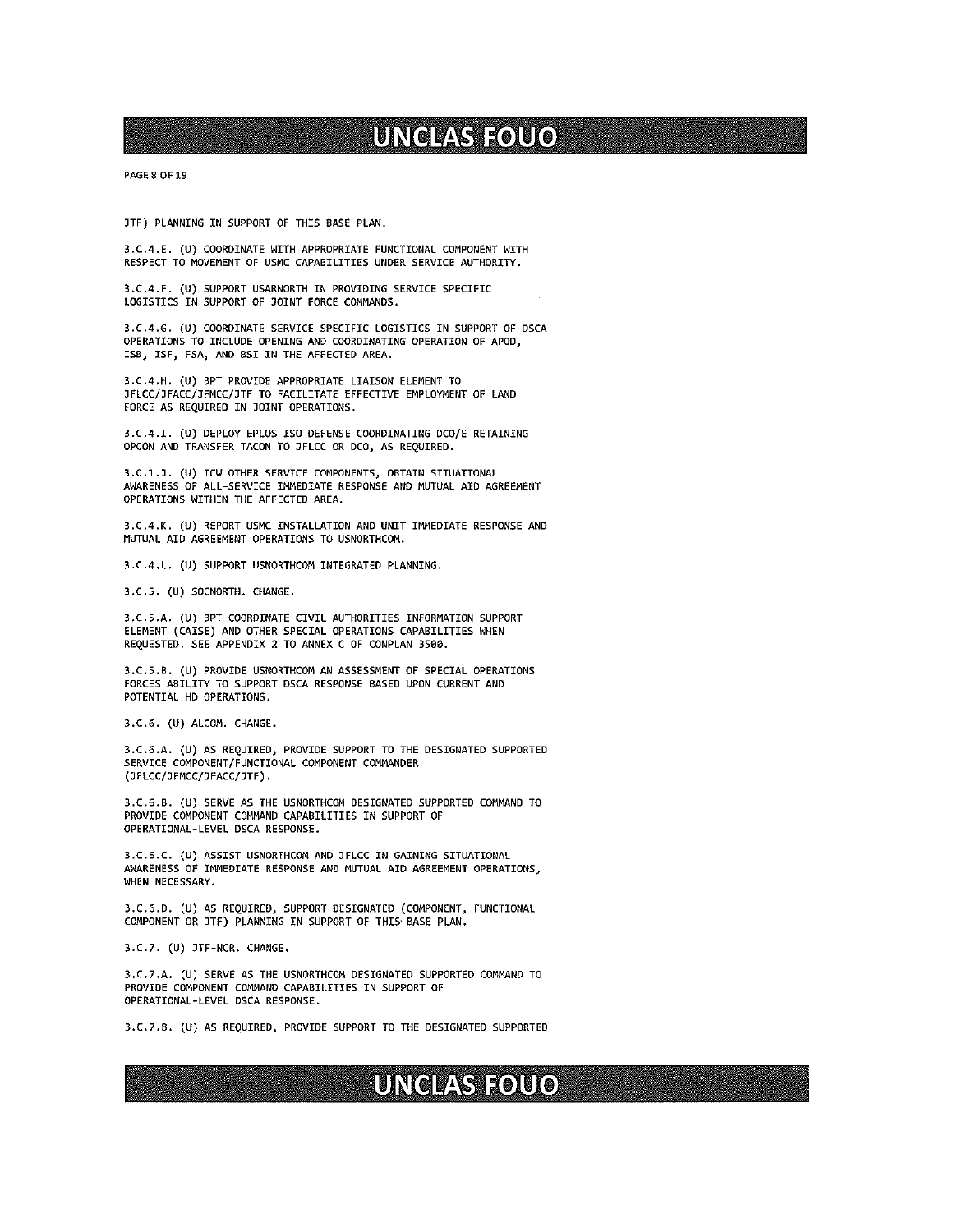PAGE 9 OF 19

SERVICE COMPONENT/FUNCTIONAL COMPONENT COMMANDER (JFLCC/JFMCC/JFACC/JTF).

3.C.7.C. (U) AS REQUIRED, SUPPORT DESIGNATED (COMPONENT, FUNCTIONAL COMPONENT OR JTF) PLANNING IN SUPPORT OF THIS BASE PLAN.

3.C.7.O. (U) ISO COVID-19 MITIGATION RESPONSE CONTINUE TO PROVIDE SUPPORT TO THE WHITE MEDICAL SCREENING SUPPORT MISSION THROUGH 39 SEP 2021 (MA# WHMO-DOD-01).

3.C.8. (U) USASMDC (100TH MDB (GMD) AND 49TH MD BN (GMD). CHANGE.

3.C.8.A. (U) CONTINUE COVID-19 MITIGATION EFFORTS IN SUPPORT OF MISSION ASSURANCE.

3.D. (U) TASKS TO COMBATANT COMMANDS. CHANGE.

3.D.1. (U) USTRANSCOM. REVIEW.

3.D.1.A. (U) BPT PROVIDE STRATEGIC LIFT TO DOD AND SELECTED FEDERAL CAPABILITIES.

3.D.1.B. (U) BPT PROVIDE DEPLOYABLE DISTRIBUTION ASSISTANCE (LNO, USNDRTHCOM DEPLOYNENT AND DISTRIBUTION OPERATIONS CENTER AUGMENTATION (N000C), N000C—FORWARD, DIRECTOR OF MOBILITY FORCES (DIRMOBFOR) AIR AND SURFACE, JTF PORT OPENING CAPABILITY, PATIENT MOVEMENT ENABLING ASSETS, COMMUNICATIONS SUPPORT, ETC.) TO THE N&NC/J47 N000C.

3.O.1.C. (U) BPT PROYIOE/COOROINATE AERONEDICAL EVACUATION TRANSPORTATION ASSETS FOR NON-COVID-19 POSITIVE PATIENTS AND WITH THE TRANSPORTATION ISOLATION SYSTEM (TIS) FOR COVIO-19 POSITIVE PATIENTS, AS REQUIRED.

3.0.1.0. (U) DEVELOP AWO INPLENENT EFFECTIVE DISINFECTION PROCEDURES FOR TRANSPORTATION ASSETS GIVEN POSITIVE COVIO-19 EXPOSURES.

3.D.1.E. (U) BPT PROVIDE USTRANSCOM/JOINT ENABLING CAPABILITIES COMMAND (JECC) FORCE PACKAGES lAW THE USTRANSCOM CONCEPT OF OPERATIONS.

3.E. (U) TASKS TO SERVICES. CHANGE.

3.E.1. (U) SECRETARY OF THE ARMY. REVIEW.

3.E.1.A. (U) BPT SUPPORT ISOLATION OF SERVICE NEMBERS IF REQUIRED.

3.E.1.B. (U) RECEIYE ARMY UNITS AND PERSONNEL UPON COMPLETION OF REVERSE JOINT RECEPTION, STAGING, ONWARD MOVEMENT AND INTEGRATION (R-JRSOI).

3.E.1.C. (U) EXECUTE TESTING AND RON PROCEDURES OUTLINED IN ATTACHMENT 2.

3.E.1.D. (U) REPORT COMPLETION OF EACH UNIT'S ROM TO INCLUDE TOTAL NUMBER OF PERSONNEL RON COMPLETE AND TOTAL NUMBER OF PERSONNEL TESTED COVIO-19 POSITIVE IN ATTACHMENT 3 FORMAT TO USNORTHCON SURGEON GENERAL AT N-NC.PETERSON.N-NCSPECIALSTAFF.LIST.SG-DL@MAIL.MIL.

3.E.1.E. (U) REPORT ANY AOOITIONAL REQUIREMENTS OR SUPPORT NEEDED TO USNORTHCOM CRISIS ACTION CENTER AT N-NC.PETERSON.NCJ3.MBX.FOC-CAT-OMB@MAIL.MIL.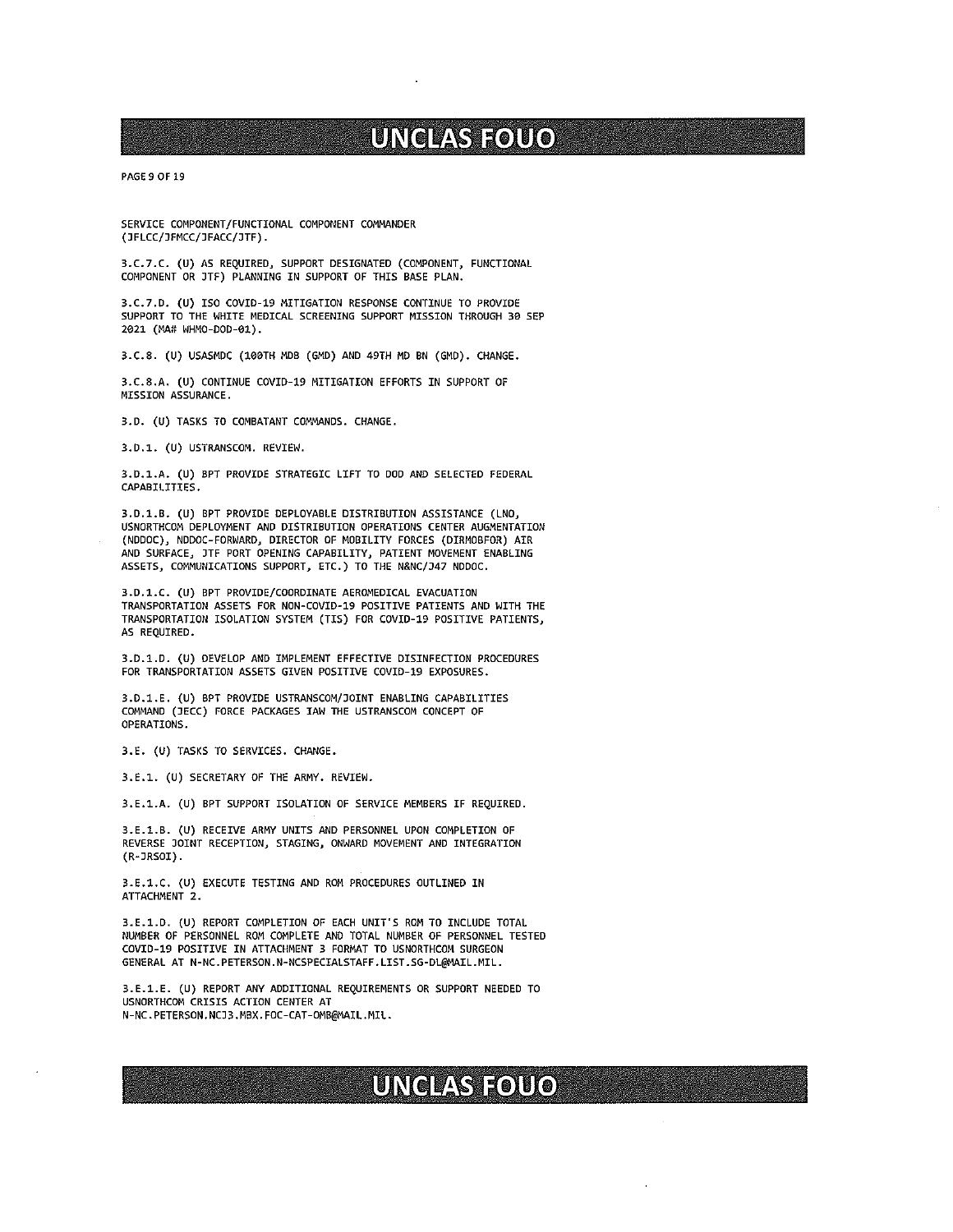PAGE 10 OF 19

3.E.2. (U) SECRETARY OF THE AIR FORCE. REVIEW.

3.E.2.A. (U) BPT SUPPORT ISOLATION OF SERVICE MEMBERS IF REQUIRED.

3.E.2.B. (U) RECEIVE AIR FORCE UNITS AND PERSONNEL UPON COMPLETION OF R-JRSDI.

3.E.2.C. (U) EXECUTE TESTING AND RON PROCEDURES OUTLINED IN ATTACHMENT 2.

3.E.2.D. (U) REPORT COMPLETION OF EACH UNIT'S RON TO INCLUDE TOTAL NUMBER OF PERSONNEL RON COMPLETE AND TOTAL NUMBER OF PERSONNEL TESTED COVID-19 POSITIVE IN ATTACHMENT <sup>3</sup> FORMAT TO USNORTHCOM SURGEON GENERAL AT N-NC.PETERSON.N-NCSPECIALSTAFF.LIST.SG-DL@MAIL.MIL.

3.E.2.E. (U) REPORT ANY ADDITIONAL REQUIREMENTS OR SUPPORT NEEDED TO USNORTHCOM CRISIS ACTION CENTER AT N-NC.PETERSON.NCJ3.MBX.FOC-CAT-OMB@MAIL.MIL.

3.E.3. (U) SECRETARY OF THE NAVY. REVIEW.

3.E.3.A. (U) BPT SUPPORT ISOLATION OF SERVICE MEMBERS IF REQUIRED.

3.E.3.B. (U) RECEIVE NAVY UNITS AND PERSONNEL UPON COMPLETION OF R-JRSOI.

3.E.3.C. (U) EXECUTE TESTING AND RON PROCEDURES OUTLINED IN ATTACHMENT 2.

3.E.3.D. (U) REPORT COMPLETION OF EACH UNIT'S RON TO INCLUDE TOTAL NUMBER OF PERSONNEL ROM COMPLETE AND TOTAL NUMBER OF PERSONNEL TESTED COVIO-19 POSITIVE IN ATTACHMENT <sup>3</sup> FORMAT TD USNORTHCON SURGEON GENERAL AT N-NC.PETERSON.N-NCSPECIALSTAFF.LIST.SG-DL@MAIL.MIL.

3.E.3.E. (U) REPORT ANY ADDITIONAL REQUIREMENTS OR SUPPORT NEEDED TO USNORTHCON CRISIS ACTION CENTER AT N-NC.PETERSON.NCJ3.MBX.FOC-CAT-OMB@MAIL.MIL.

3.E.4. (U) CHIEF OF THE NATIONAL GUARD BUREAU. REVIEW.

3.E.4.A. (U) BPT PARTICIPATE IN DAILY DSCA SYNCHRONIZING BATTLE RHYTHM EVENTS.

3.E.4.B. (U) BPT PROVIDE AN LNO TO USNORTHCON CAC IF PERSONNEL ARE REQUIRED AND AVAILABLE.

3.E.5. (U) DEFENSE HEALTH AGENCY. REYIEW.

3.E.5.A. (U) BPT PARTICIPATE IN DAILY DSCA SYNCHRONIZING BATTLE RHYTHM EVENTS.

3.E.5.B. (U) BPT PROVIDE HEALTH SERVICES SUPPORT AS WELL AS TECHNICAL AND SUBJECT MATTER EXPERTISE AND REACH-BACK CONSISTENT WITH ESTABLISHED DIRECTIVES, AUTHORITIES, AND DOD PLANNING GUIDANCE.

3.E.6. (U) DEFENSE LOGISTICS AGENCY. REVIEW.

3.E.6.A. (U) BPT PARTICIPATE IN DAILY DSCA SYNCHRONIZING BATTLE RHYTHM EVENTS.

3.E.6.B. (U) BPT PROVIDE LOGISTICS SUPPORT TO USNDRTHCDM, SERVICES, AND FEDERAL AGENCIES; AND WHEN AUTHORIZED BY LAW, TO STATE,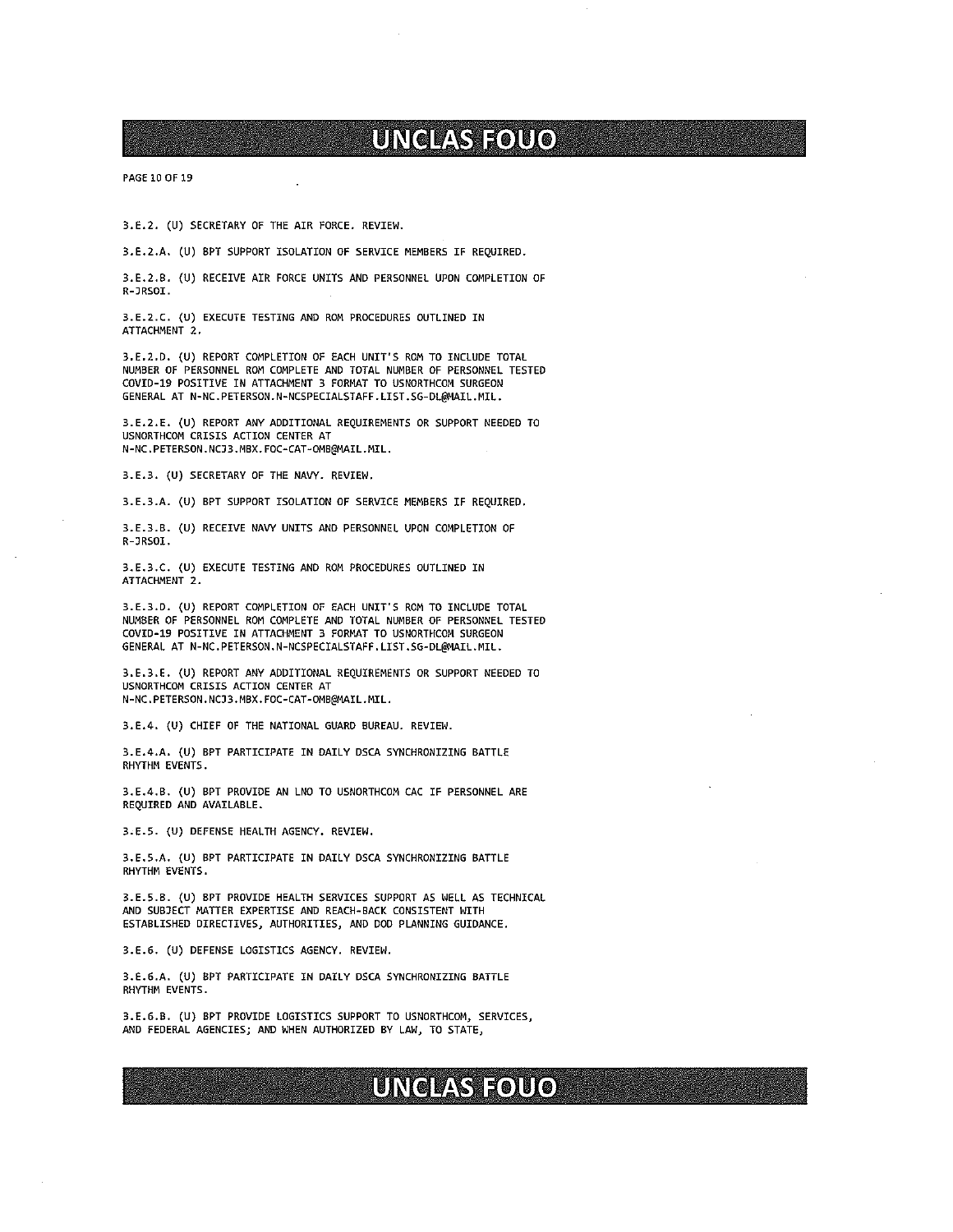PAGE 11 OF 19

TERRITORY, AND LOCAL GOVERNMENT ORGANIZATIONS) FOREIGN GDVERNMENTS, AND INTERNATIONAL ORGANIZATIONS.

3.E.7. (U) U.S. ARNY CORPS DF ENGINEERS (USACE). REVIEW.

3.E.7.A. (U) BPT PARTICIPATE IN DAILY DSCA SYNCHRONIZING BATTLE RHYTHN EVENTS.

3.F. (U) TASKS TO USNORTHCOM STAFF. CHANGE.

3.F.1. (U) 31. CHANGE.

3.F.1.A. (U) ON ORDER, SUPPORT THE USNORTHCOM CRISIS ACTION CENTER (CAC) CRISIS ACTION PLANNING EFFORTS.

3.F.1.B. (U) ON ORDER, PROVIDE AUGNENTEES TO DSC-JEC.

3.F.2. (U) 32. CHANGE.

3.F.2.A. (U) ON ORDER, SUPPORT THE USNORTHCOM CAC CRISIS ACTION PLANNING EFFORTS.

3.F.2.B. (U) ON ORDER, PROVIDE AUGMENTEES TO DSC-JEC.

3.F.3. (U) J3. CHANGE.

3.F.3.A. (U) ON ORDER, SUPPORT THE USNORTHCOM CAC CRISIS ACTION PLANNING EFFORTS.

3.F.3.B. (U) NC/337 BSS, MAINTAIN OPERATIONAL AND SITUATIONAL AWARENESS UPDATES ON THE N&NC COVID-19 PORTALS.

3.F.3.C. (U) PROVIDE T10 DEPUTY COMMANDERS (T-10D) AND JEC TO DSC UPON REQUEST.

3.F.4. (U) 34. CHANGE.

3.F.4.A. (U) AS REQUIRED, COORDINATE WITH SERVICE COMPONENTS FOR THE USE OF BASE SUPPORT INSTALLATIONS (BSI) AS WELL AS LFA-REQUESTED SUPPORT OF MILITARY INSTALLATIONS (I.E. INSTALLATION SUPPORT BASE (ISB); FEDERAL SUPPORT AREA (FSA)).

3.F.4.B. (U) AS REQUIRED, COORDINATE LOGISTICS AND STRATEGIC TRANSPDRTATION SUPPORT TO REDEPLOYMENT OF DESIGNATED PERSONNEL FRDN MULTIPLE AORS.

3.F.4.C. (U) ON ORDER, SUPPDRT THE USNORTHCOM CAC CRISIS ACTION PLANNING EFFORTS.

3.F.4.D. (U) ON ORDER, PROVIDE AUGNENTEES TO DSC-]EC.

3.F.S. (U) 35. CHANGE.

3.F.S.A. (U) CONTINUE TD PLAN FOR POTENTIAL COYID-19 SURGES AND ADDITIONAL WAVES AND POSSIBLE IMPACTS ON ASSOCIATED PLAN MISSION SETS: HD AND DSCA THROUGH THE END OF THE FISCAL YEAR.

3.F.5.B. (U) CONDUCT REQUISITE PLANNING TO UPDATE, AS NECESSARY, THE CURRENT LEVEL 2 DSCA IN A CDVID-19 ENVIRONMENT PLAN THROUGH THE END OF HURRICANE SEASON 2021 (30 NOVEMBER 2021).

3.F.S.C. (U) ON ORDER, SUPPDRT THE USNDRTHCON CAC CRISIS ACTION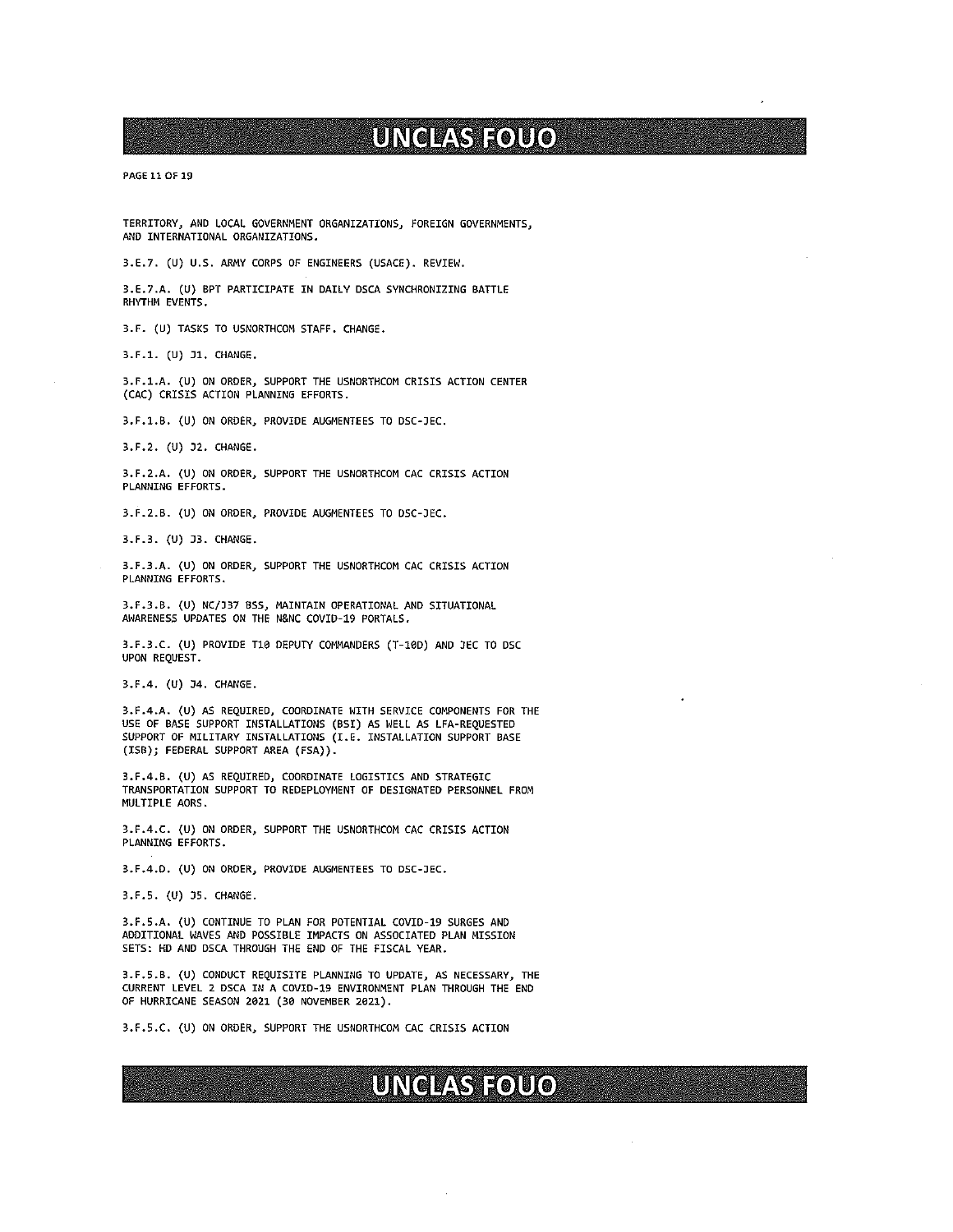PAGE 12 OF 19

PLANNING EFFORTS.

3.F.S.D. (U) ON ORDER, PROVIDE AUGMENTEES TO DSC-JEC.

3.F.6. (U) 36. CHANGE.

3.F.6.A. (U) ON ORDER, SUPPORT THE USNORTHCON CAC CRISIS ACTION PLANNING EFFORTS.

3.F.6.B. (U) ON ORDER, PROVIDE AUGMENTEES TO DSC-DEC.

3.F.7. (U) 37. CHANGE.

3.F.7~A. (U) ON ORDER, SUPPORT THE USNORTHCOM CAC CRISIS ACTION PLANNING EFFORTS.

3.F.7.B. (U) ON ORDER, PROVIDE AUGNENTEES TO DSC-JEC.

3.F.B. (U) 38. CHM1GE.

3.F.8.A. (U) ON ORDER, SUPPORT THE USNORTHCOM CAC CRISIS ACTION PLANNING EFFORTS.

3.F.9. (U) ICC. CHANGE.

3.F.9.A. (U) ON ORDER, SUPPORT THE USNORTHCON CAC CRISIS ACTION PLANNING EFFORTS.

3.F.1O. (U) PAO. CHANGE.

3.F.16.A. (U) ON ORDER, SUPPORT THE USNORTHCOM CAC CRISIS ACTION PLANNING EFFORTS.

3.F.1G.B. (U) ON ORDER, PROVIDE AUGNENTEES TO DSC-JEC.

3.F.11. (U) SJA. CHANGE.

3.F.11.A. (U) ON ORDER, SUPPORT THE USNDRTHCON CAC CRISIS ACTION PLANNING EFFORTS.

3.F.1l.B. (U) ON ORDER, PROVIDE AUGNENTEES TO DSC-JEC.

3.F.12. (U) SURGEON GENERAL. CHANGE.

3.F.12.A. (U) RECEIVE AND COMPILE SERVICE REPORTING OF UNIT RON COMPLETION AND NUMBER OF POSITIVE COVID-19 TESTS.

3.F.12.B. (U) ON ORDER, SUPPORT THE USNORTHCOM CAC CRISIS ACTION PLANNING EFFORTS.

3.F.13. (U) CSC. CHANGE.

3.F.13.A. (U) MAINTAIN AND CONTINUE TO PUBLISH THE N&NC BATTLE RHYTHM.

3.F.14. (U) NZC2. CHANGE.

3.F.14.A. (U) MAINTAIN THE COVID-19 COMMON OPERATIONAL PICTURE.

3.G. (U) COORDINATING INSTRUCTIONS. CHANGE.

3.G.1. (U) INDIVIDUAL FORCE HEALTH PROTECTION.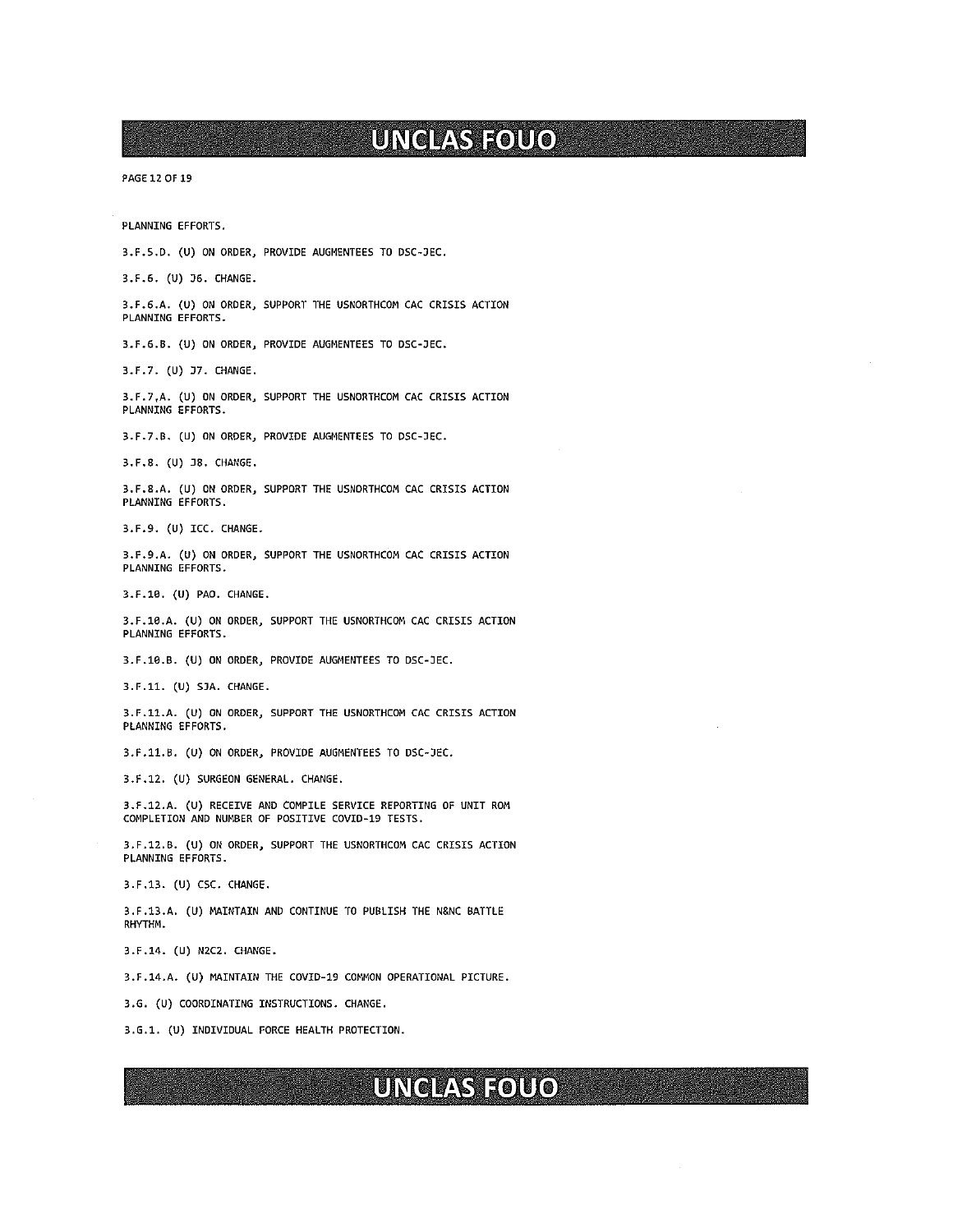PAGE 13 OF 19

3.G.1.A. (U) THERE IS CURRENTLY NO VACCINE TO PREVENT COVID-19 INFECTION. THE BEST WAY TO PREVENT INFECTION IS TO AVOIO EXPOSURE. STAY AT HOME WHEN SICK. AVOID CLOSE CONTACT WITH PEOPLE WHO HAVE RESPIRATORY OR FEVER SYMPTONS AND/OR HAVE TESTEO POSITIVE FOR COVIO-19. PERSONNEL WHO HAVE TRAVELEO TO AN AREA WITH COVID-19 COMMUNITY TRANSMISSION AND SUSPECT THEY MAY HAVE BEEN INFECTED SHOULD SEEK MEDICAL CARE AND INFORM THEIR HEALTHCARE PROVIDERS OF THEIR TRAVEL HISTORIES. ADDITIONAL ACTIONS INCLUOE WASHING HANDS OFTEN WITH SOAP AND WATER FOR AT LEAST 20 SECONDS. IF SOAP AND WATER ARE NOT AVAILABLE, USE AN ALCOHOL-BASED HAND SANITIZER THAT CONTAINS AT LEAST 60 PERCENT ALCOHOL. MAINTAIN SOCIAL DISTANCING, AT LEAST 6 FEET BETWEEN PERSONS, AND WEAR A MASK WHEN SOCIAL DISTANCING CANNOT BE MAINTAINED. AVOID TOUCHING EYES, NOSE, AND MOUTH WITH UNWASHED HANDS. FREQUENTLY CLEAN AND DISINFECT TOUCHED OBJECTS AND SURFACES.

3.G.1.B. (U) SEE ATTACHMENT 4 - 050 FHP GUIDANCE (SUPPLEMENT 13) - OEPARTMENT OF DEFENSE GUIDANCE FOR CORONAVIRUS DISEASE 2019 CLINICAL LABORATORY DIAGNOSTIC TESTING SERVICES WHICH PROVIDES GUIDANCE ON TESTING DOD SERVICE MEMBERS AND DOD CIVILIAN EMPLOYEES.

3.G.1.C. (U) SEE ATTACHMENT <sup>6</sup> - ANNEX <sup>Q</sup> FOR FURTHER SURGEON GENERAL INFORMATION.

3.6.2. (U) TIER 1-4 COVID-19 TESTING.

3.G.2.A. (U) USNORTHCOM COMPONENTS AND SUBORDINATES CONTINUE TO PROVIDE WEEKLY SUMMARY OF COVID-19 TIER 1-4 TESTING TO USNORTHCOM NLT 2000Z EVERY THURSDAY ON SIPR TO: N-NC.PETERSON.NCJ3.MBX.FOC.CAT-OMB@MAIL.SMIL.MIL.

3.G.3. (U) TESTING REQUIREMENTS FOR DEPLOYED PERSONNEL THAT ARE PREPARING TO REDEPLOY. UPDATED GUIDANCE WILL BE PROVIDED AT A LATER TIME, BASED ON MISSION EXECUTION CONDITIONS.

3.G.3.A. (U) PERSONNEL THAT EXHIBIT COVIO-19 SYMPTOMS (SYMPTOMATIC) AND SUBSEQUENTLY TEST POSITIVE DURING R-JRSOI WILL FOLLOW THE COC GUIDANCE FOR 'OISCONTINUATION OF ISOLATION FOR PERSONS WITH COVIO-19 NOT IN HEALTHCARE SETTINGS" BEFORE RETURNING TO HOME STATION OR DEMOB SITE. GUIDANCE LOCATED AT THE FOLLOWING WEBSITE: HTTPS://WWW.CDC.GOV/CORONAVIRUS/2019-NCOV/HCP/DISPOSITION-IN-HOME-PA IENTS.HTML.

3.G.3.B. (U) PERSONNEL THAT ARE SYMPTOMATIC AND TEST NEGATIVE DURING R-JRSOI WILL REMAIN IN ISOLATION AT THE R-JRSOI SITE UNTIL SYMPTOMS SUBSIDE AT WHICH TIME THEY WILL RETURN TO HOME STATION AND BEGIN RON AND WILL NOT BE RETESTED AT THE ENO OF THEIR 14-DAY RON. HEALTHCARE PROVIDERS WILL APPROVE RELEASE FROM ISOLATION IAW CDC GUIDANCE FOR "DISCONTINUATION OF ISOLATION FOR PERSONS WITH COVID-19 NOT IN<br>HEALTHCARE SETTINGS" BEFORE RETURNING TO HOME STATION OR DEMOB SITE. GUIDANCE LOCATED AT THE FOLLOWING WEBSITE: HTTPS: //kWW.COC. GOV/CORONAVIRUSJ2O1B-NCOV/HCP/DISP0SITI0N-IN-H0ME-PA IENTS.HTML.

3.G.3.C. (U) PERSONNEL THAT TEST POSITIVE AT THE CONCLUSION OF RON WILL FOLLOW THE COC GUIDANCE FOR "DISCONTINUATION OF ISOLATION FOR PERSONS WITH COVIO—19 NOT IN HEALTHCARE SETTINGS" BEFORE RETURNING TO NORMAL DUTY OR DEMOBILIZING. GUIDANCE LOCATED AT THE FOLLOWING WEBSITE:

HTTPS : //WWW. CDC.GOV/CORONAVIRUSJ2O19-NCOV/HCP/OISPOSITION-IN-HONE-PA IENTS . HTML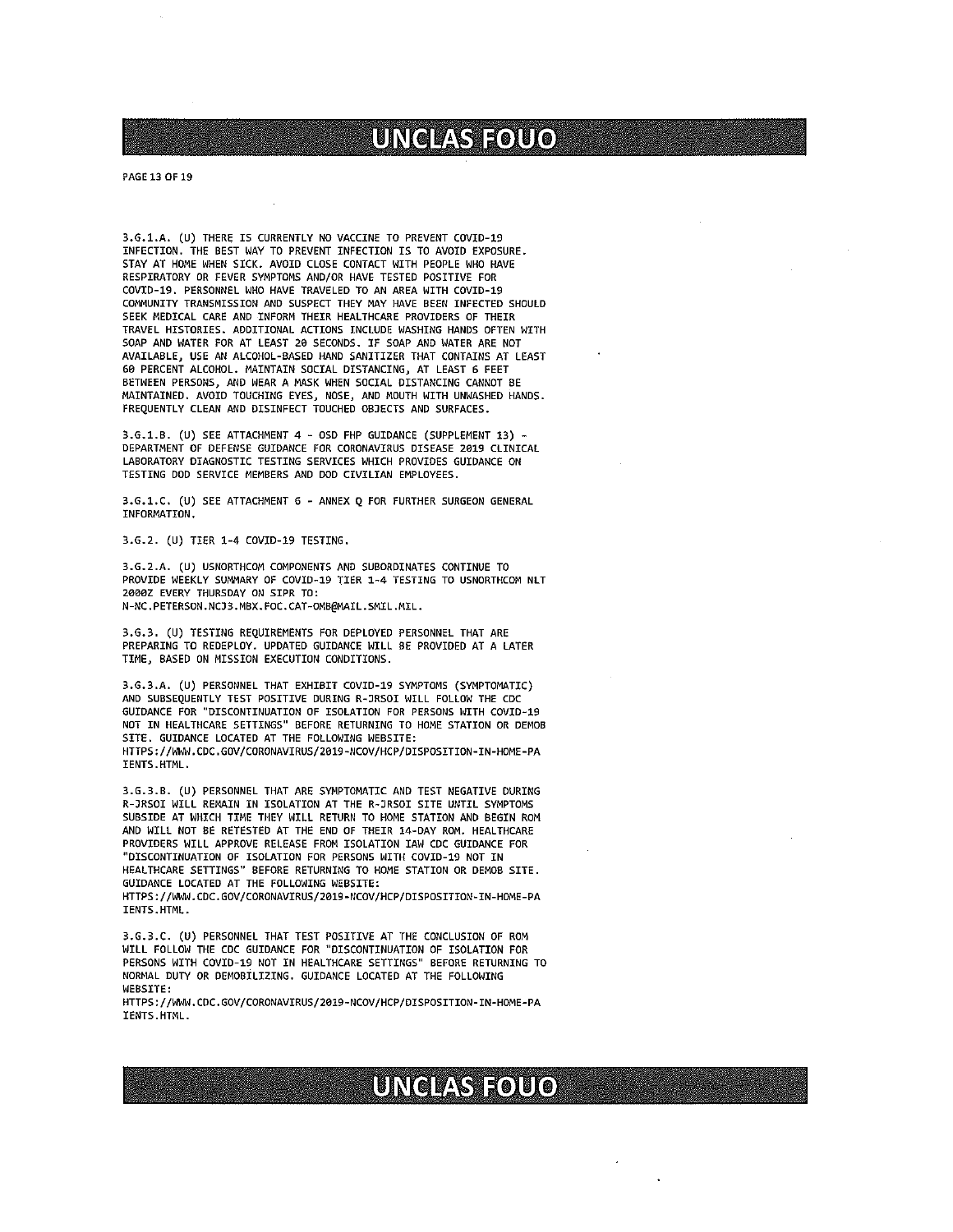PAGE 14 OF 19

3.G.3.D. (U) PERSONNEL THAT PASS MEDICAL SCREENING WILL RETURN TO HOME STATION AND BEGIN 14-DAY RON.

3.G.3.E. (U) ATTACHMENT <sup>2</sup> PROVIDES <sup>A</sup> VISUAL REPRESENTATION OF THE TESTING GUIDANCE FOR REDEPLOYING PERSONNEL.

3.G.4. (U) NISSION ASSURANCE REPORTING REQUIREMENTS.

3.G.4.A. (U) MISSION ASSURANCE REPORTING REQUIREMENTS REMAIN IAN 0001 3020.4S, NNCI 10-224, AND CDRUSNORTHCOM CCIR TO IDENTIFY IMPACTS OR RISK TO DOD MISSIONS AND ESSENTIAL FUNCTIOMS.

3.G.S. (U) R-JRSOI.

3.G.S.A. (U) RELEASE OPCON OF UNITS UPON COMPLETION OF R-JRSDI.

3.G.S.A.1. (U) DIRLAUTH WITH SERVICES AUTHORIZED FOR COORDINATION OF TRANSITION.

3.G.S.A.2. (U) FOR EACH R-JRSOI LOCATION, COORDINATE TESTING CAPACITY AND SUPPLY TO SUPPORT REQUIREMENTS.

3.G.S.A.3. (U) SUBMIT FINAL CLOSE-OUT OPERATIONS SURVEY FOR EACH UNIT/LOCATION AT THE COMPLETION OF R-]RSOI. REMOVE ALL PERSONNEL COUNTS FROM UNIT PERSONNEL SECTION OF THE OPERATIONS SURVEY. ADD TOTAL NUMBER OF PERSONNEL TO R-JRSOI SECTION OF THE OPERATIONS SURVEY. R-JRSOI START/END DATES SHOULD REFLECT THE FIRST AND LAST PERSON TO COMPLETE R-JRSDI. IN THE R-)RSOI NOTES SECTION OF THE OPERATIONS SURVEY, PLEASE ADD THE COMMENT THIS IS THE CLOSE-OUT SURVEY FDR THIS LOCATION."

3.6.6. (U) PUBLIC AFFAIRS.

3.G.6.A. (U) PUBLIC AFFAIRS POSTURE IS ACTIVE IN COORDINATION WITH OSD-PA AND THE LEAD FEDERAL AGENCY. THE POSTURE IS ACTIVATED BY THE DEPLOYMENT OR EMPLOYMENT OF DOD PERSONNEL AND NOT APPROVAL OF THE MISSION ASSIGNMENT. UPON THE DEPLOYMENT OF FORCES, USNORTHCOM PA WILL MAINTAIN AN ACTIVE PUBLIC AFFAIRS POSTURE WITH DECENTRALIZED PUBLIC AFFAIRS OPERATIONS. ALL MAJOR EVENTS AND ACTIVITIES MUST BE CONDUCTED IN COORDINATION WITH THE LEAD FEDERAL AGENCY.

3.G.6.A.1. (U) PUBLIC ANMOUNCEMENTS OF POLICY OR SIGNIFICANT EVENTS (I.E., MAJOR DEPLOYMENT OF FORCES) MUST BE COORDINATED THROUGH OSD—PA TO THE LEAD AGENCY PRIOR TO RELEASE. THE LEAD AGENCY WANTS TO BE AWARE OF ANY PROPOSED RELEASES SO THAT THEY CAN DECIDE WHO SHOULD MAKE THE ANNOUNCEMENT. FORWARD NEWS RELEASES TO USMORTHCDM PA FOR PROCESSING.

3.G.6.A.2. (U) ACTIVITIES THAT MAY RESULT IN NATIONAL LEVEL BREAKING MEWS MUST BE COORDINATED WITH USNORTHCDM PA PRIOR TO EXECUTION.

3.G.6.A.3. (U) USMORTHCOM PA SHOULD BE KEPT INFORMED OF OTHER PA ACTIVITIES / ENGAGEMENTS WITH THE PUBLIC AND MEDIA.

3.G.6.B. (U) REFER TO ANNEX <sup>F</sup> FOR ADDITIONAL GUIDANCE.

3.6.7. (U) CAPABILITY MANAGEMENT.

3.G.7.A. (U) THE ATTACHED ANNEX <sup>A</sup> (TASK ORGANIZATION) IS <sup>A</sup> SPREADSHEET FORMATTED DOCUMENT THAT IDENTIFIES ALLOCATED (ATTACHED) CAPABILITIES AND ISSUES COMMANO RELATIONSHIPS (I.E., OPCOW AND TACDN) OF SOURCED UNITS TO THE JOINT TASK FORCE (JTF) COMMANDER, SERVICE

# UNCLAS FOUO

**Biscs**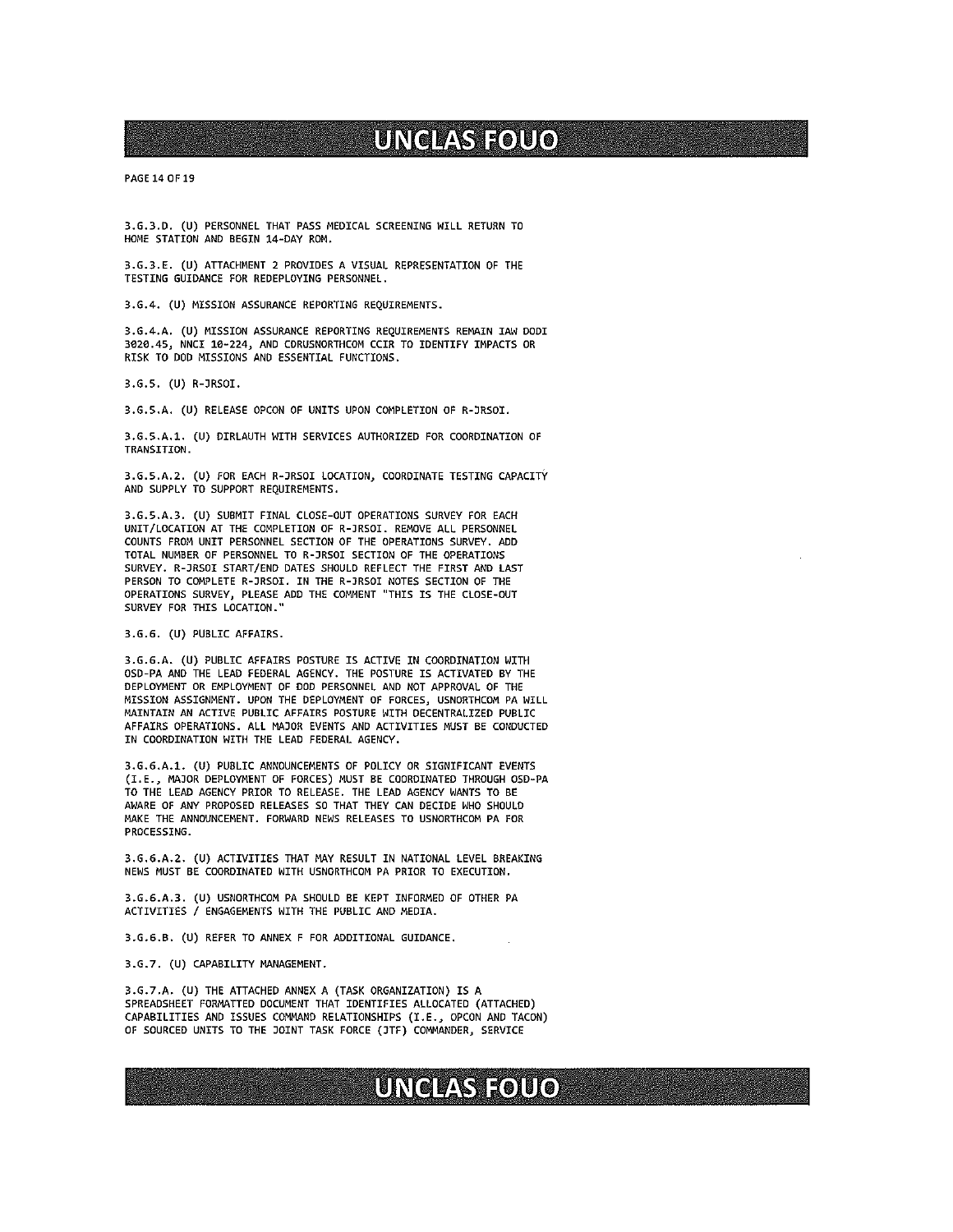### PAGE 15 OF 19

COMPONENT, OR FUNCTIONAL COMPONENT COMMANDER THAT REQUESTED THE CAPABILITY. AS SUCH, THE ATTACHED ANNEX A ALSO SERVES AS THE SUPPORTED COMBATANT COMMANDER (CCDR) DEPLOYMENT ORDER (DEPORD) THAT IMPLEMENTS THE CJCS GLOBAL FORCE MANAGEMENT ALLOCATION PLAN (GFMAP). COLUMNS A THROUGH H, AMD <sup>Q</sup> ARE THE AUTHORITATIVE ELEMENTS OF THE ORDER. COLUNWS I THOUGH <sup>P</sup> PROVIDE ADDITIONAL PLANNING INFORMATION.

3.G.7.A.1. (U) THE SUPPORTED COMMAND (COLUMN A) WILL RECEIVE ALLOCATED (ATTACHED) FORCES INTO THE USNORTHCOM JOINT OPERATIONS AREA (DOA) (OR DESIGNATED MISSION LOCATION) BY CONDUCTING JOINT RECEPTION, STAGING, ONWARD MOVEMENT AND INTEGRATION (JRSOI).

3.G.7.A.2. (U) UPON RECEIVING ALLOCATED (ATTACHED) FORCES THE SUPPORTED COMMAND (COLUMN A) WILL EXERCISE COMMAND AND CONTROL (C2) AS IDENTIFIED IN THE ANNEX A (COLUMN B).

3.G.7.A.3. (U) ALLOCATED FORCES MUST ARRIVE AT THE JDA (OR DESIGNATE MISSION LOCATION) PLUS OR MINUS (+/-) 10 DAYS FROM THE GFMAP ORDERED START DATE (COLUMN G). THIS DATE CORRESPONDS TO THE LATEST ARRIVAL DATE (LAD) FIELD IN THE CORRESPONDING JOPES RECORD (UNIT LINE NUMBER).

3.G.7.A.4. (U) SUPPDRTED COMMANDS (COLUMN A) ARE DIRECTED TD CONDUCT R-JRSOI AND REDEPLOY FORCES ON THE GFMAP ORDERED END DATE (COLUMN G). FORCES MUST DEPART THE JOA (OR DESIGNATED MISSION LOCATION) +/- 10 DAYS FROM THE GFM4P ORDERED END DATE (COLUNN H). UPON COMPLETION OF R-JRSOI THE SUPPORTED COMMAND (COLUMN A) RELINQUISHES C2.

3.G.7.A.4.A. (U) IF THE CAPABILITY IS REDEPLOYING WITHIN +1- 10 DAYS OF THE GFMAP ORDERED END DATE (COLUMN H) THEN USNORTHCOM WILL NOT UPDATE THE FRAGO ANNEX A OR ISSUE A REDEPLOYMENT ORDER (REDEPORD). REDEPORDS ARE ISSUED BY THE SUPPORTED CCDR TO DIRECT CAPABILITIES TO REDEPLOY EARLIER THAN SCHEDULED.

3.G.7.A.4.B. (U) IF THE CAPABILITY IS ENDURING (ROTATIONAL) OR THE FORCE PROVIDER IS ROTATING FORCES, THE INCOMING UNIT CONDUCTS JRSOI AND TRANSFER OF AUTHORITY, AND THEM THE OUTGOING UNIT REDEPLOYS. USNDRTHCOM WILL NOT UPDATE THE FRAGO ANNEX A DR ISSUE A REDEPORD.

3.G.7.A.4.C. (U) IF THE CAPABILITY IS ND LONGER REQUIRED, THE SUPPORTED COMMAND (COLUMN A) WILL SEND A RECORD MESSAGE TO USNORTHCOM J3 TO REQUEST EARLY REDEPLOYMENT. THIS MESSAGE WILL DESCRIBE THE CHANGE IN THE SITUATION AND IDENTIFY THE NEW END DATE. UPON APPROVAL OF THE EARLY REDEPLOYMENT, USNORTHCOM WILL ISSUE A REDEPDRD IN ORDER TO NOTIFY THE FORCE PROVIDING COMMUNITY THAT THE CAPABILITY IS BEING REDEPLOYED EARLY AND THAT THE REQUIREMENT IS NO LONGER NEEDED. USNORTHCOM WILL SIMULTANEOUSLY CANCEL ALL FUTURE ROTATIONS OF THIS CAPABILITY, OR REQUEST THAT FUTURE ROTATIONS BE PLACED IN <sup>A</sup> PTDO STATUS.

3.G.7.A.4.D. (U) IF THE CAPABILITY IS REQUIRED BEYOND THE GFMAP ORDERED END DATE (COLUMN H), THE SUPPORTED COMMAND (COLUMN A) WILL SEND A RECORD MESSAGE TO USNORTHCON J3 TO REQUEST A GFMAP END DATE EXTENSION. THIS MESSAGE WILL DESCRIBE THE CHANGE IN THE SITUATION AND IDENTIFY THE NEW END DATE REQUIRED. UPON APPROVAL OF THE END DATE EXTENSION, USNORTHCOM WILL ISSUE A FRAGO WITH AN UPDATED ANNEX A.

#### 3.G.7.A.S. (U) ANNEX <sup>A</sup> FIELD DEFINITIONS.

3.G.7.A.S.A. (U) SUPPORTED COMMAND (COLUMN A). THE JTF, SERVICE COMPONENT, OR FUNCTIONAL COMPDNENT THAT REQUESTED AND WILL EMPLOY THE CAPABILITY.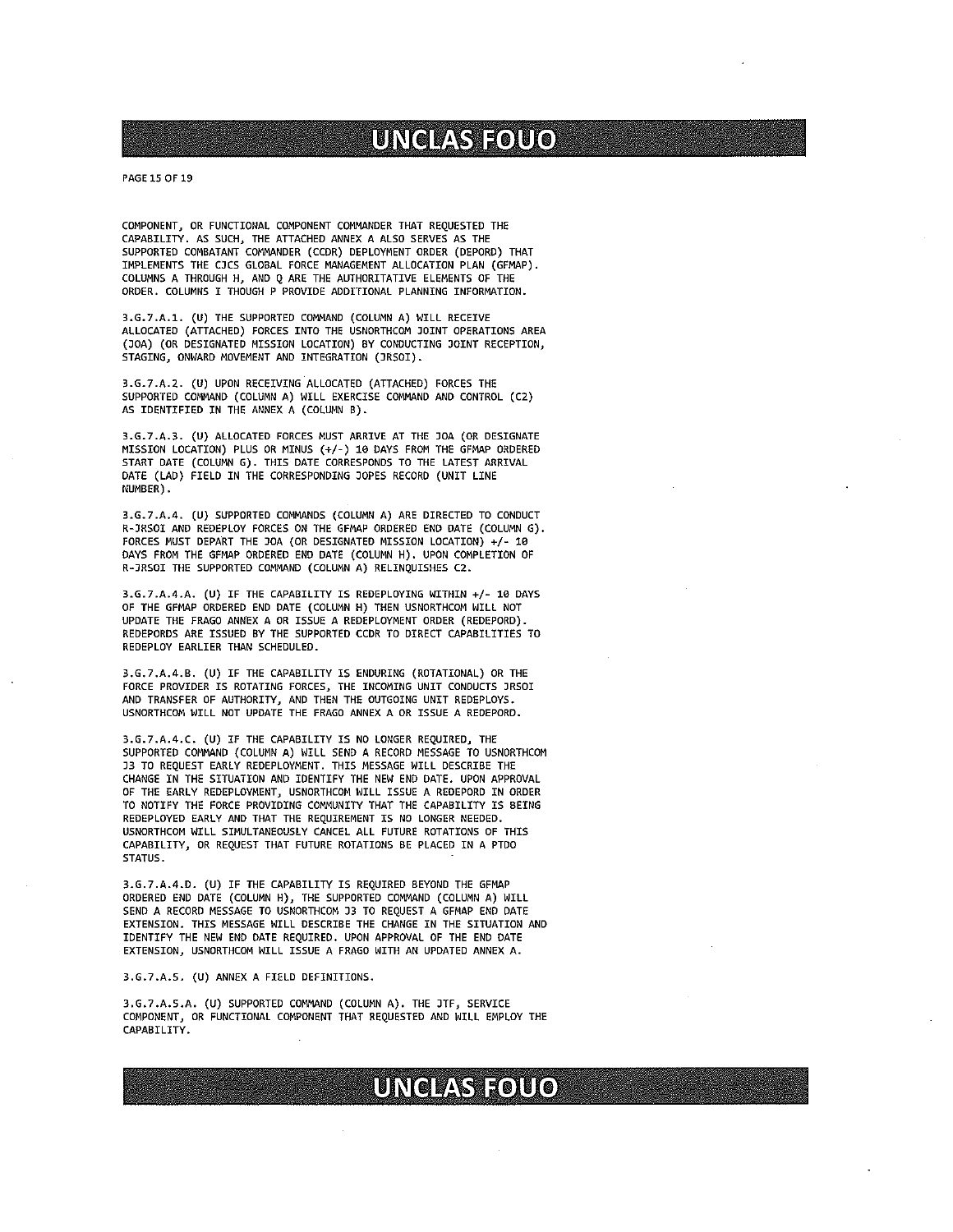#### PAGE 16 OF 19

3.G.7.A.S.B. (U) C2 (COLUMN B). THE COMMAND AUTHORITY (USUALLY OPCON OR TACON) THAT IS DELEGATED TO THE JTF COMMANDER, SERVICE COMPONENT, OR FUNCTIONAL COMPONENT COMMANDER THAT REQUESTEO AND WILL EMPLOY THE CAPABILITY.

3.G.7.A.5.C. (U) OPERATION/OPLAN (AUTHORITY) (COLUMN C). THE SECDEF-APPROVED MISSION THAT THE CAPABILITY IS ALLOCATED (ATTACHED) UNDER (I.E., CJCS EXORD, OPLAM, DOD DIRECTIVES OR INSTRUCTIONS).

3.G.7.A.5.D. (U) FORCE TRACKING NUMBER (FTN) (COLUMN 0). AN 11-CHARACTER ALPHANUMERIC REFERENCE NUMBER ASSIGNED BY THE SUPPORTED CCDR TO A REQUESTED CAPABILITY.

3.G.7.A.S.E. (U) FTN LINE NUMBER (COLUMN E). <sup>A</sup> NUMBER ASSIGNED BY THE JOINT FoRcE COORDINATOR (JFC) OR JOINT FORCE PROVIDER (JFP) TO EACH ORDERED PART OF <sup>A</sup> CAPABILITY. WHEN PAIRED WITH THE FTN IT UNIQUELY IDENTIFIES THE ORDERED SOURCING SOLUTION.

3.G.7.A.S.F. (U) CAPABILITY (COLUMN F). THE NOMENCLATURE OR DESCRIPTION OF THE CAPABILITY REQUESTED.

3.G.7.A.5.G. (U) GFMAP ORDERED START DATE (COLUMN G). THE DATE THE FORCE, INCLUDING PERSONNEL AND EQUIPMENT, IS ORDERED TO ARRIVE IN THE JOA (OR DESIGNATED MISSION LOCATION) TO BEGIN JRSOI, NORMALLY AT THE PORT OF DEBARKATION (POD). FORCES MUST ARRIVE +/- 10 DAYS FROM THE ORDERED START DATE.

3.G.7.A.5.H. (U) GFMAP ORDERED END DATE (COLUMN H). THE END DATE OF THE ORDERED ROTATION. THIS IS NORMALLY THE LAST DAY THE FORCES ARE IN THE JOA (OR DESIGNATED MISSION LOCATION). FORCES MUST DEPART +/- 10 DAYS FROM THE ORDERED END DATE.

3.G.7.A.S.I. (U) UNIT NAME (COLUMN I). THE NAME OF THE UNIT THAT IS PROJECTED (IDENTIFIED) TO SOURCE THE REQUESTED CAPABILITY. THE JOPES RECORD (UNIT LINE NUMBER) IS THE AUTHORITATIVE SOURCE OF UNIT DATA.

3.G.7.A.S.J. (U) HOME STATION (COLUMN J). THE PERMANENT LOCATION OF THE SOURCED UNIT.

3.G.7.A.5.K. (U) SERVICE / COMPONENT (COLUMN K). THE SERVICE AND COMPONENT OF THE SOURCED UNIT.

3.G.7.A.5.L. (U) TASKING (COLUMN L). THE CCDR DIRECTED ACTION TO THE SUPPORTED COMMAND (COLUMN A) FOR THE SOURCED UNIT (I.E., ACCEPT, DEPLOY, REDEPLOY, RELEASE, ETC.).

3.G.7.A.S.N. (U) UNIT LAD (COLUMN N). THIS FIELD IS RESERVED FOR PLANNING PURPOSES AND REFLECTS CCDR REQUESTED CHANGES TO THE GFMAP ORDERED START DATE.

3.G.1.A.5.N. (U) UNIT BOG EXPIRATION (COLUMN N). THIS FIELD IS RESERVED FOR PLANNING PURPOSES AND REFLECTS CCDR REQUESTED CHANGES TO THE GFMAP ORDERED END DATE.

3.G.7.A.5.O. (U) DEPLOYMENT LOCATION (COLUMN 0). THE LOCATION THAT THE SOURCED UNIT WILL DEPLOY TO (IF KNONN). THIS IS NORMALLY THE POD WHERE THE UNIT WILL CONDUCT OR COMPLETE JRSOI.

3.G.7.A.S.P. (U) RFA/MA (COLUMN P). THE REQUEST FOR ASSISTANCE (RFA) OR MISSION ASSIGNMENT (MA) TRACKING NUMBER THAT THE SOURCED UNIT WILL BE SUPPORTING (IF KNOWN). THE USWORTHCOM BATTLE STAFF COLLABORATION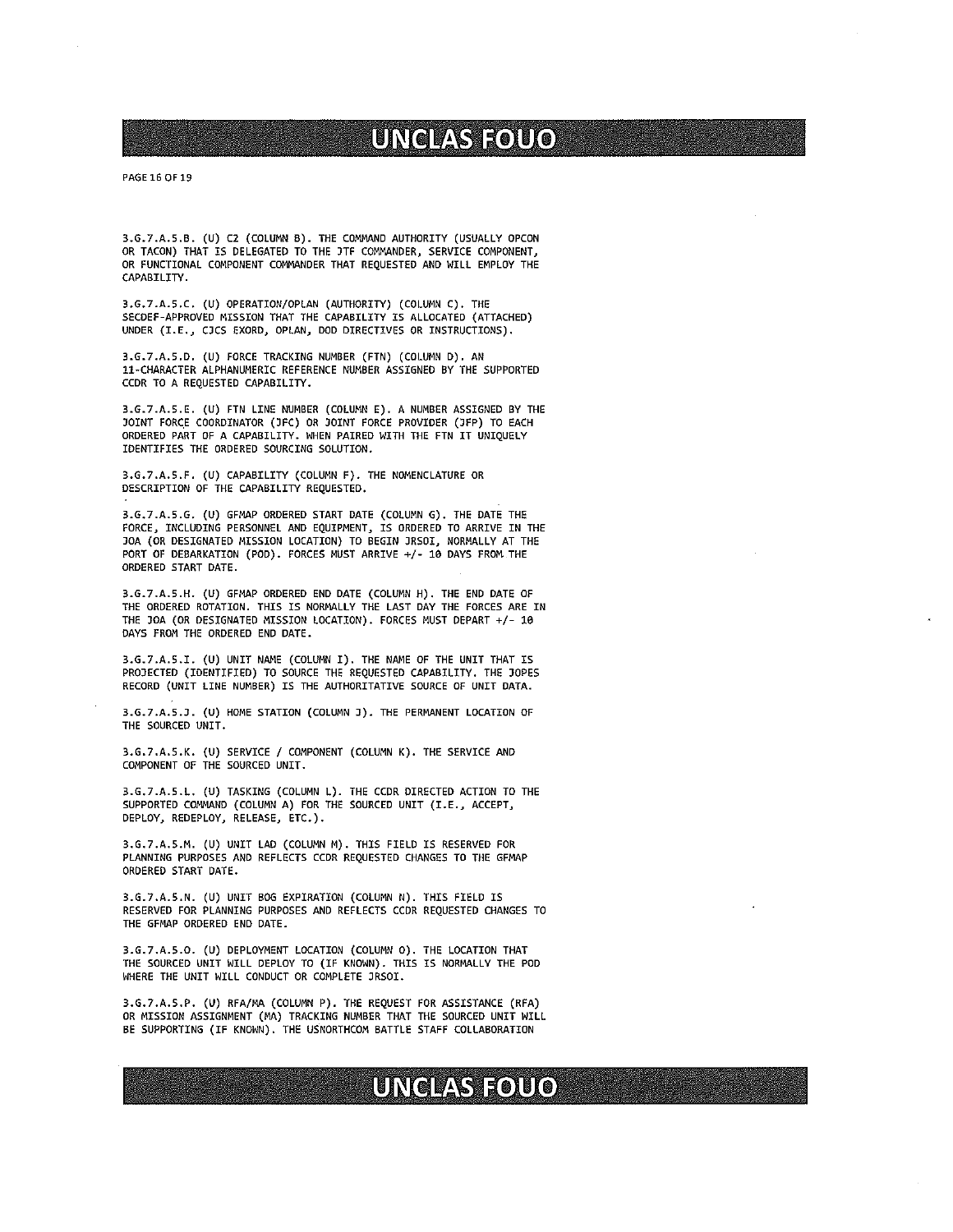PAGE 17 OF 19

SITE (BSCS) IS THE AUTHORITATIVE SOURCE FOR RFA/MA NUMBERS, STATUS OF APPROVAL AND SUPPORTING INFORMATION (HTTPS://PORTAL.NORADNORTHCOM.MIL/FUNCTIONS/OPERATIONS/RFAMA/SITEPAGE  $S/HOME$ . ASPX $)$ .

3.G.7.A.5.Q. (U) REMARKS (COLUMN Q). THE DETAILS OF THE TASKING CONTAINED IN THAT ROW OF THE ANNEX A TO PROVIDE ADDITIONAL CLARIFICATION, NIPLIFYING INFORMATION OR OTHER DIRECTIVE INFORMATION AS REQUIRED.

GENTEXT/ADMINISTRATION AND LOGISTICS//

4. (U) ADNIN AND LOGISTICS. NO CHANGE.

GENTEXT/COMMAND AND SIGNAL//

S. (U) COMNAND AND SIGNAL. CHANGE.

S.A. (U) COMMAND RELATIONSHIPS. CHANGE.

S.A.1. (U) CDRUSNORTHCOM ACCEPTS DEPLOYING FORCES FROM SUPPORTING CCDRS AND MILITARY DEPARTMENT SECRETARIES AND EXERCISES OPCON (OR TACON) UPON THEIR RECEPTION (COMPLETION OF JRSOI) AT THE DESIGNATED MISSION AREA/LOCATION.

SAl. (U) CDRUSNORTHCOM DELEGATES OPCON (OR TACON) TO THE OPERATIONAL-LEVEL SUPPORTED COMMANDER IN ACCORDANCE WITH THE ATTACHED ANNEX A.

S.A.3. (U) CDRUSNORTHCOM RELINQUISHES OPCON (OR TACON) OF REDEPLOYING FORCES UPON COMPLETION OF R-JRSOI.

S.A.3.A. (U) SERVICES WILL REPORT COVID-19 TESTING INFORMATION AND RON UPDATES TO USNORTHCOM UNTIL THE COMPLETION OF ROM.

S.A.4. (U) SERVICE COMPONENT OR SUBORDINATE UNIT WILL PASS JOINT PERSONNEL STATUS (JPERSTAT) REPORTING REQUIREMENTS FOR OPCON UNITS WHEN THOSE UNITS MAKE INITIAL CONTACT DURING JRSOI. CONSOLIDATE REPORTING REQUIREMENTS FROM THE ANNEXES OF USNORTHCOM COMPLAN 3500-16 AND COMPLY WITH VALIDATED REPORTING REQUIREMENTS.

5.A.4.A. (U) COMPONENTS REMOVE THE STRENGTH FROM THEIR JPERSTAT UPON COMPLETION OF R—JRSOI.

S.A.4.B. (U) SERVICES HAVE C2 WHILE FORCES ARE DEPARTING.

SB. (U) SIGNAL/POINTS OF CONTACT. CHANGE.

5.8.1. (U) THE OVERALL POC FOR THIS MESSAGE IS THE USNORTHCOM 33-CRISIS DIVISION: \*\* ALL TIMES MDT\*\* TEN4 1: 719-554-1548/1493 (MON-FRI 0500-1700) TEN4 2: 719—474-3817 (MOM-FRI 1200-1900) IF NOT ON SHIFT, CONTACT THE NZC2 LAND OESK: 719-554—2359 LAND DESK: (FRI 1900 - MON 0500)

**EMATI:** 

CAC NIPR: N-NC.PETERSON.NCJ3.MBX.FOC-CAT-OMB@MAIL.MIL CAC SIPR: N-NC.PETERSON.MCJ3.MBX.FOC-CAT-OMB@MAIL.SMIL .MIL M2C2 LAND:N-NC.PETERSON.N-NCN2C2.MBX.LAND-OMB@MAIL.MIL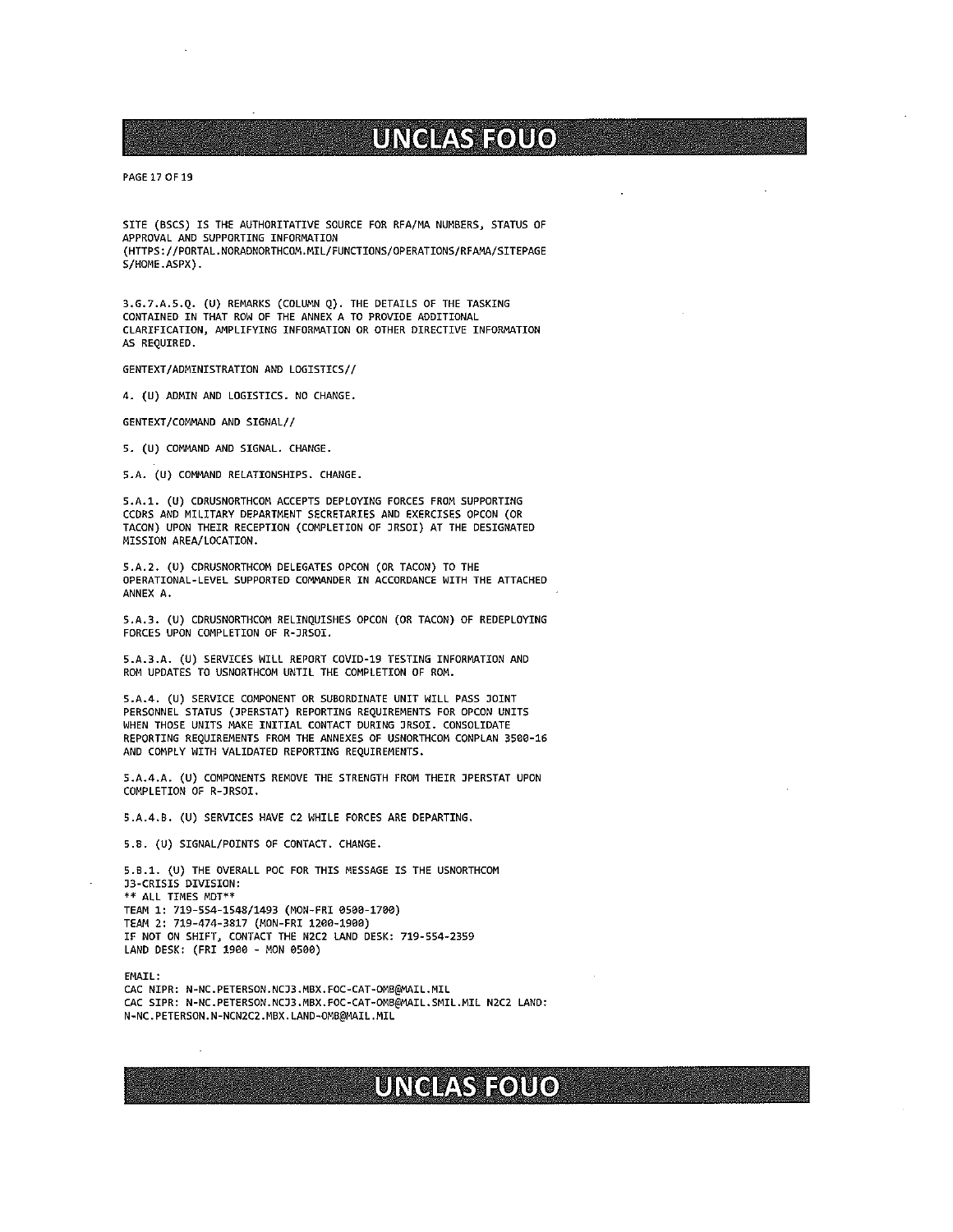### PAGE 18 OF 19

5.B.2. (U) GFN: NORAD AND USNORTHCOM J30 FORCE MANAGEMENT DIVISION (PETERSON AFB, CD). EMAIL: SIPR N-NC.PETERSON.33.MBX.D30-GFN—DOPES-OMB@NAIL.SMII.MIL.

5.B.3. (U) NORAD AND USNORTHCOM PUBLIC AFFAIRS: PETERSON AFBJ CO. N-NC. PETERSON.N-NCSPECIALSTAFF .MBX.USNORTHCDN-PA-OMB@MAIL.MIL DSN: 692-6889 OR COMM: (719) 554-6889. AFTER DUTY HOURS DUTY OFFICER AT (719) 304-6097. OASD-PA DSN: 227-5131 OR COMM: (703) 697-5131.

5.B.4. (U) NORAD AND USNORTHCOM J6 JADC2 POC IS LTC REGAN REYNOLDS. PHONE COMM: (719) 556-9570. EMAIL: NIPR REGAN.C.REYNDLDS.MIL@MAIL.MIL.

5.B.4.A. (U) SG JMOC DESK PHONE COMM: (719) 554-4967 (0500-2000 M-F).

5.8.4.8. (U) WATCH PHONE COMM: (719) 554-4967 AND EMAIL: NIPR N-NC. PETERSON. N-NCSPECIALSTAFF. LIST. SG-OL@MAIL.MIL.

5.B.S. (U) NORAD AND USNORTHCOM CURRENT OPERATIONS CENTER (N2C2) (24/7) (PETERSON AFB, CO).

S.B.5.A. (U) N2C2 LAND DOMAIN; PHONE: DSN 692-2359 OR COMM (719) 554-2359 (STE). EMAIL: NIPR N-NC.PETERSON.N-NCN2C2.MBX.LANO-OMB@NAIL.NIL OR SIPR N-NC.PETERSON.N-NC-N2C2.NBX. LAND-ONB@MAIL.SNIL.MIL.

5.8.5.8. (U) N2C2 AIR DOMAIN; PHONE: OSN 834-8298 OR COMM (719) 556-8298 (STE). EMAIL: NIPR N-NC.PETERSON.N-NCN2C2.MBX.AIR-DOMAIN-OMB@MAIL.MIL OR SIPR N-NC.PETERSON.N-NC-N2C2.MBX.AIR-DOMAIN-OMB@MAIL.SMIL.MIL.

S.B.5.C. (U) N2C2 MARITIME DOMAIN; PHONE: OSN 692-2360 OR COMM (719) 554-2360 (STE). EMAIL: NIPR N-NC.PETERSON.N-NCN2C2.MBX.MARITIME-OMB@MAIL.MIL OR SIPR N-NC.PETERSON.N-NC-N2C2.MBX.MARITIME-OMB@MAIL.SMIL.MIL.

5.8.5.0. (U) N2C2 CYBER DOMAIN; PHONE: DSN 692-2365 OR COMM (719) 554-2365. EMAIL: NIPR N-NC.PETERSON.N-NC-N2C2.MBX.CYBER-DOMAIN-OMB@MAIL.MIL OR SIPR N-NC.PETERSON.N-NC-N2C2.MBX.CYBER-DOMAIN-OMB@MAIL.SMIL.MIL.

S.A.S.E. (U) N2C2 COMMAND CENTER DIRECTOR; PHONE: DSN 692-2361 OR COMM (719) 554-2361 (STE). EMAIL: NIPR N-NC. PETERSON.N-NCN2C2.MBX.DIRECTOR-OMB@MAIL.MIL OR SIPR N-NC. PETERSON. N-NC-N2C2.M8X. DIECTOR-OMB@MAIL.SMIL.MIL.

5.8.6. USNORTHCON SERVICE (FUNCTIONAL) CONPONENTS.

S.B.6.A. ARNORTH (JFLCC): 24/7 CONTACT IS THE USARNORTH CURRENT OPERATIONS INTEGRATION CENTER (COIC) CHIEF (FT SAN HOUSTON, TX). PHONE: OSN 471-0037/ OR COMM (210) 221-0037/1513. EMAIL: NIPR USARNY.JBSA.ARNORTH.MBX.OPS-CENTER-AOC@MAIL.MIL OR SIPR USARMY. JBSA.ARNORTH.MBX.OPERATIONS-CENTER@MAIL. SMIL.MIL.

S.A.6.B. (U) AFNORTH (JFACC); 24/7 CONTACT IS THE AFNORTH 601 AOC/S000 (TYMOALL AFB, FL). PHONE: OSN 523-5573 OR COMM (850) 283-5573. EMAIL: NIPR 601.AOC.COOS0000M8@US.AF.MIL OR SIPR USAF.TYNDALL.601-AOC.MBX.601-AOC-COD-SODO-OMB@MAIL.SMIL.MIL.

S.8.6.C. (U) NAVNORTH (JFMCC); 24/7 CONTACT IS THE USFF BATTLE WATCH CAPTAIN (BWC) (NORFOLK NA5, VA). PHONE: OSN 836-5397 OR COMM (757)